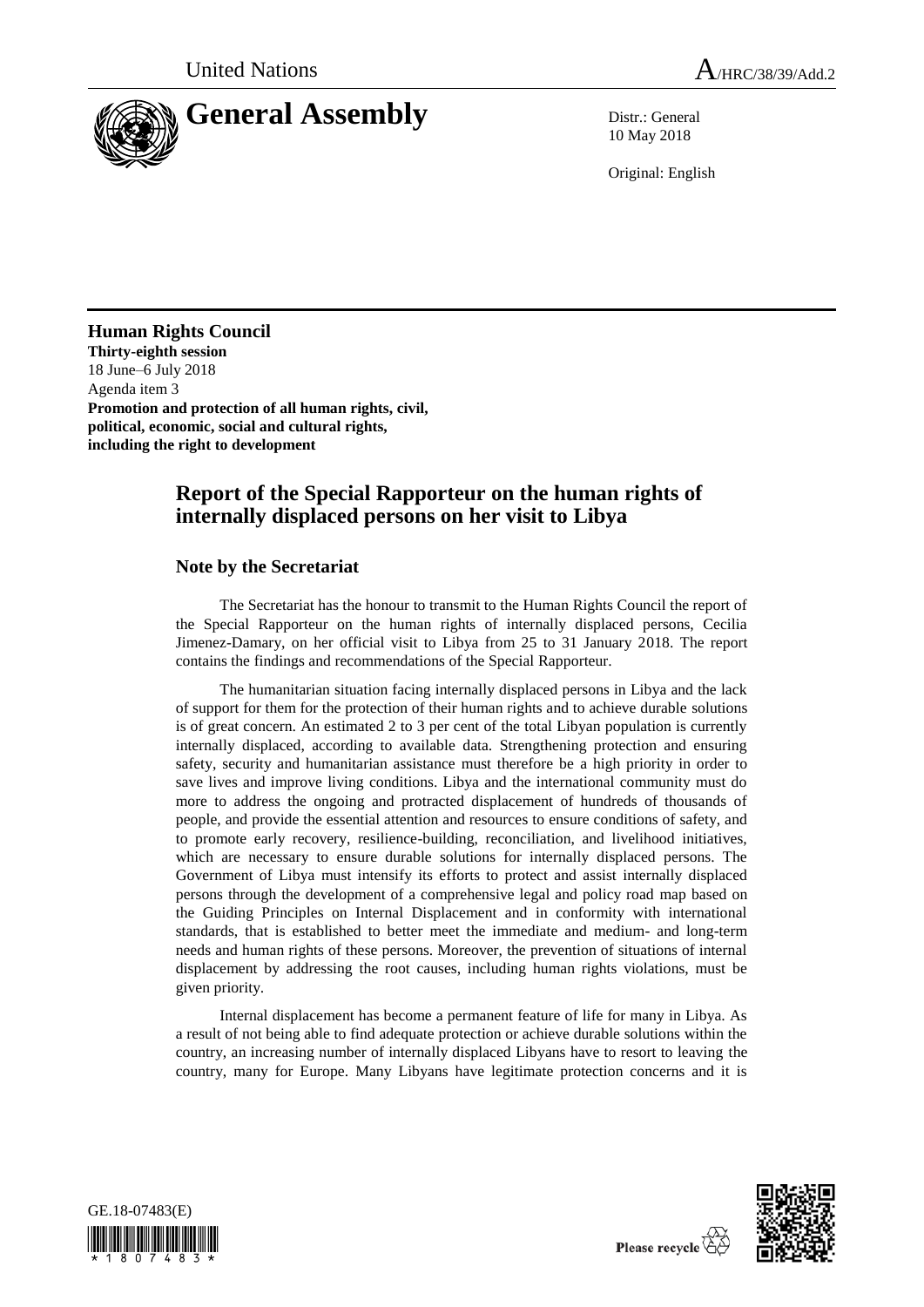important in that context that they have access to asylum procedures, in line with the Guiding Principles on Internal Displacement.<sup>1</sup>

The current government coordination system does not yet effectively meet the needs of internally displaced persons and should be improved. While the political will to protect and assist these persons through the establishment of a Ministry of State for Displaced Persons' Affairs is commendable, the Ministry's implementation of comprehensive and effective responses has been poor. Responses to those who are in protracted displacement are inadequate, and those who face discrimination because of their displacement are often left to fend for themselves. While some government officials point to resource and capacity shortfalls to account for their lack of action, others do not even acknowledge the specific vulnerabilities facing many internally displaced persons, which require specific measures, and these are therefore all factors that must be addressed.

A stronger commitment is required from the Government of Libya to address the particular challenges experienced by people displaced from their homes, and in particular those who continue to be persecuted and discriminated against after fleeing. The mere physical return of internally displaced persons is not equivalent to solving the issue of internal displacement in Libya, and in order to achieve durable solutions, internally displaced persons should no longer face human rights and protection issues linked to their displacement. It is essential to put internally displaced persons at the heart of the decisions affecting them, with their full and effective participation.

The situation of internally displaced persons in areas controlled by non-State armed groups should likewise be acknowledged. Non-State armed groups have obligations under international law to protect the civilians in the territories they control and to ensure that arbitrary displacement does not occur.

<sup>&</sup>lt;sup>1</sup> It is stated in principle 15 that internally displaced persons have the right to leave their country (principle 15 (b)), the right to seek asylum in another country (principle 15 (c)) and the right to be protected against forcible return to or resettlement in any place where their life, safety, liberty and/or health would be at risk (principle 15 (d)).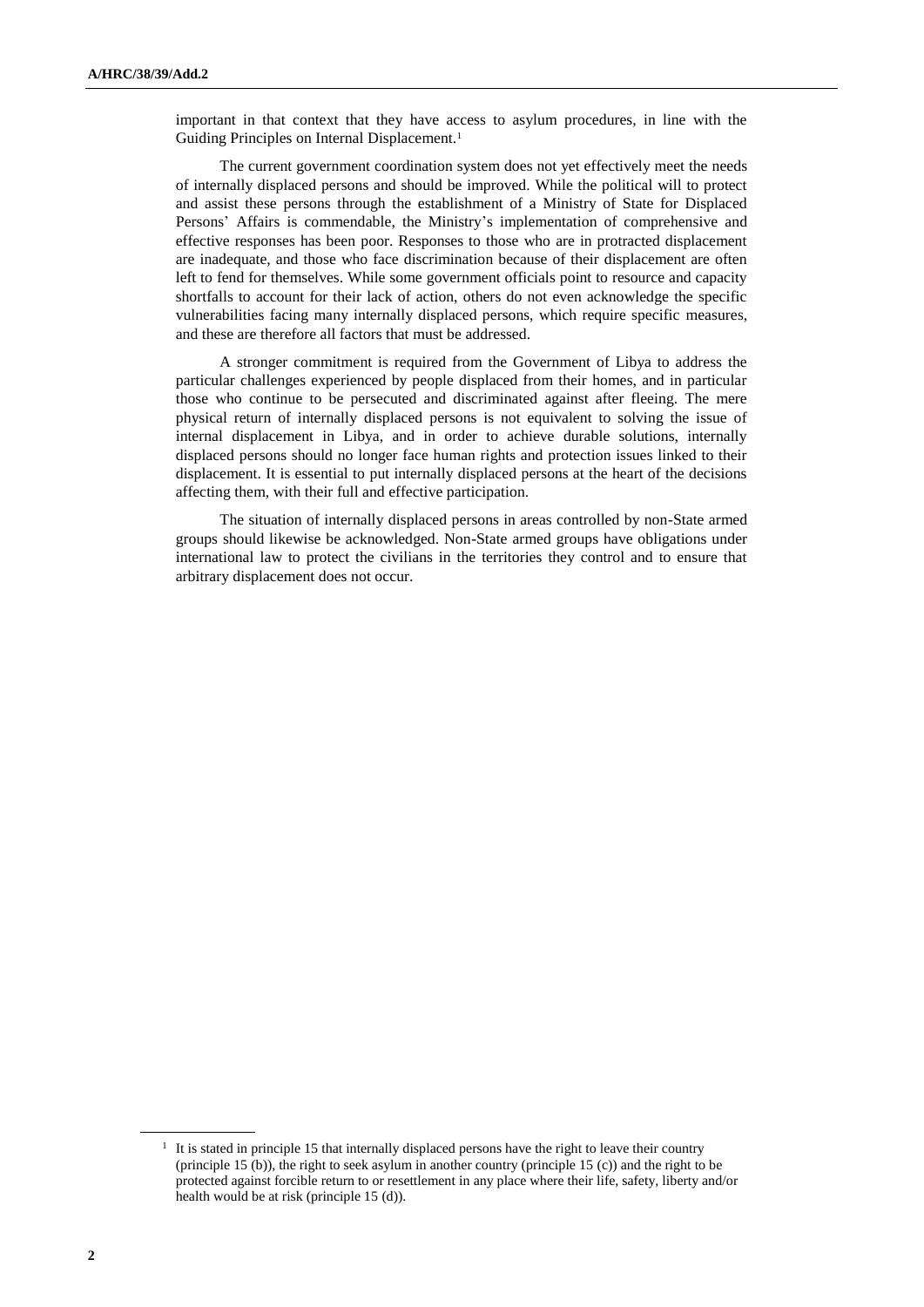# **Report of the Special Rapporteur on the human rights of internally displaced persons on her visit to Libya**\*

# Contents

|      |                                                                                  |  | Page           |
|------|----------------------------------------------------------------------------------|--|----------------|
| Ι.   |                                                                                  |  | $\overline{4}$ |
| П.   |                                                                                  |  | 5              |
| Ш.   | National legal, policy and institutional responses for protection and assistance |  | 6              |
| IV.  |                                                                                  |  | 7              |
|      | А.                                                                               |  | 7              |
|      | Β.                                                                               |  | 8              |
|      | C.                                                                               |  | 9              |
|      | D.                                                                               |  | 10             |
|      | Е.                                                                               |  | 10             |
|      | F.                                                                               |  | 12             |
| V.   |                                                                                  |  | 13             |
| VI.  |                                                                                  |  | 14             |
| VII. |                                                                                  |  | 15             |
|      | А.                                                                               |  | 15             |
|      | <b>B.</b>                                                                        |  | 16             |

<sup>\*</sup> Circulated in the language of submission and Arabic only.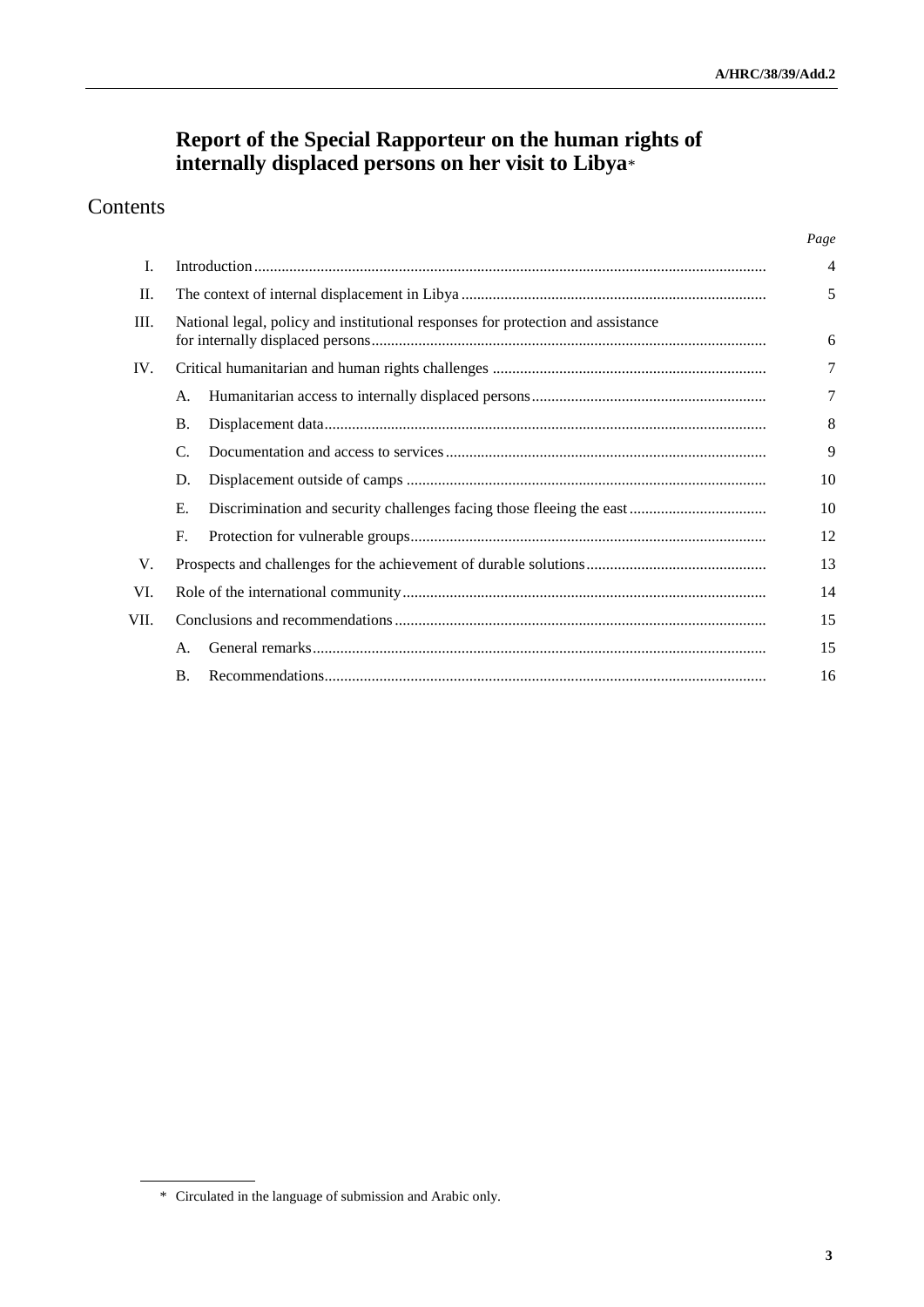# **I. Introduction**

1. The Special Rapporteur on the human rights of internally displaced persons, Cecilia Jimenez-Damary, visited Libya at the invitation of the Government of National Accord, from 25 to 31 January 2018. The Special Rapporteur takes this opportunity to thank the Government of Libya for its cooperation with her mandate and its full respect for the implementation of her terms of reference as a special procedure mandate holder of the Human Rights Council. Moreover, the visit was the first ever made to Libya by a Special Rapporteur.

2. The Special Rapporteur met government officials, including the Chair of the Presidential Council of Libya and Prime Minister of the Government of National Accord, the Deputy Foreign Minister, the Minister of Justice, the Minister of State for Displaced Persons' Affairs, the Minister of Local Governance, and other ministry officials and interministerial committee members. She met the head of the internally displaced persons department (in the Ministry of State for Displaced Persons' Affairs), the head of the governorates and municipalities department, the international organizations director from the Ministry of Foreign Affairs, the head of Tawergha Local Council and members of the follow-up committee for Tawerghans' return. She also met with municipal officials of Misrata in Misrata and in Tripoli, as well as with former members of the Benghazi municipal council. Furthermore, she consulted with members of the diplomatic community in Tunis.

3. The Special Rapporteur met with the United Nations country team, and thanks in particular the Special Representative of the Secretary-General for Libya and Head of the United Nations Support Mission in Libya (UNSMIL), as well as the Deputy Special Representative for Libya and Resident Coordinator and Humanitarian Coordinator, and their team, for facilitating all aspects of her visit. She also thanks the numerous other United Nations agencies and other organizations and their representatives with whom she met, particularly from the International Organization for Migration, the Office of the United Nations High Commissioner for Refugees (UNHCR) and the Office for the Coordination of Humanitarian Affairs, as well as members of the Protection Sector, the International Committee of the Red Cross and other non-governmental organizations who provided valuable information relating to the issue of internal displacement and who are working to provide support and assistance to internally displaced persons in Libya. She also expresses her particular gratitude to the staff of the UNSMIL Human Rights, Transitional Justice and Rule of Law Division, for their continuous and generous support in the preparation and conduct of her visit.

4. The Special Rapporteur met with internally displaced persons themselves and their representatives, who, in the Special Rapporteur's view, it is essential to consult with and listen to, and she thanks in particular those community members, activists and civil society representatives who met with her and provided essential information.

5. The main objectives of the Special Rapporteur's visit to Libya were to consult widely with government representatives, both at the national and the local levels, with United Nations bodies and specialized agencies, with civil society, and with other key national and international stakeholders on issues relating to internal displacement in Libya, and to identify the main humanitarian, human rights and protection concerns facing internally displaced persons. During her seven-day visit, the Special Rapporteur travelled to Tripoli, and to areas in the vicinity of Tripoli, as well as to Misrata where she met with numerous internally displaced persons who told her about their situations and challenges and their hopes for solutions. She regrets that she was unable to visit those affected by displacement in more remote areas in southern Libya, due to security-related limitations, where the conditions are reportedly of particular concern. Moreover, the Special Rapporteur regrets that the planned visit to Benghazi was cancelled at the last minute by the Benghazi authorities, seemingly due to logistical reasons. The cancellation was extremely unfortunate, as the Special Rapporteur was not able to listen to the views of the Benghazi authorities and to see first-hand the conditions causing a continuous fleeing of persons from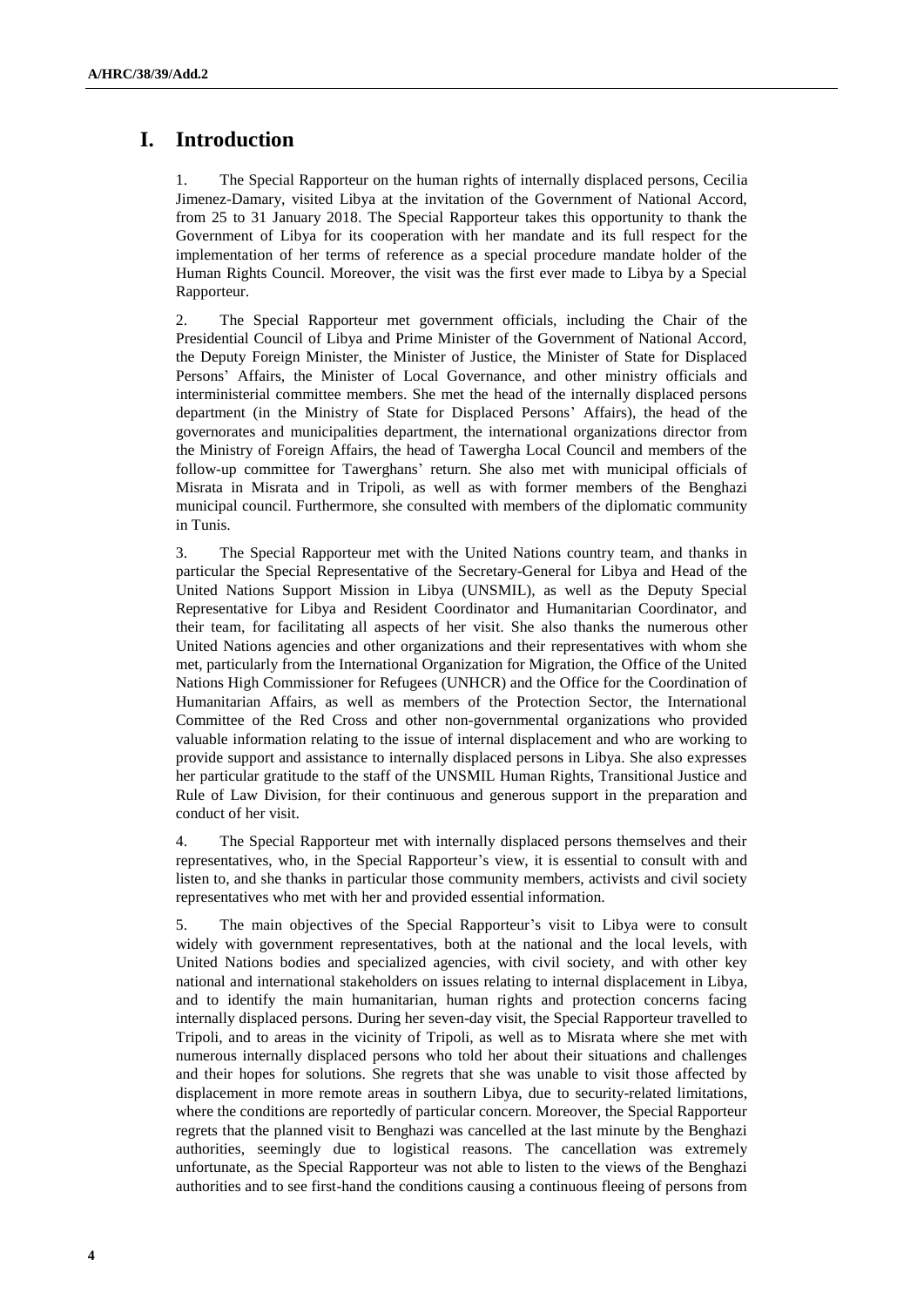Benghazi, the conditions causing former residents not to be able to return, and the situation of internally displaced persons under the control of the Benghazi authorities.

## **II. The context of internal displacement in Libya**

6. Libya has experienced several waves of armed conflict and internal displacement since the 2011 revolution between forces loyal to Colonel Muammar Gaddafi and those seeking to overthrow his Government. Libya has since suffered from political instability and clashes between rival armed groups, which further escalated in 2014, triggering armed conflicts in Benghazi, Tripoli, Misrata and other cities and causing civilian deaths, massive displacement and widespread destruction of property. An estimated 400,000 people (equivalent to 6 to 7 per cent of the country's population) became internally displaced in 2014 as a result of the nationwide renewed conflict, and many are still suffering the effects of this displacement, even those who have since returned.

7. Armed conflict in populated areas and political instability directly impacted the lives of an estimated 1.62 million Libyans across the country in 2017, and have resulted in 1.1 million people being in need of humanitarian assistance, including 170,000 internally displaced persons<sup>2</sup> whose access to basic necessities has been disrupted, including cash, fuel and electrical power. Moreover, the ongoing conflict and restricted access are constraining life-saving protection and humanitarian assistance throughout the country. Affected populations across Libya continue to face critical protection challenges, including risk of death and injury due to the reported indiscriminate use of weapons, lack of government protection of citizens, restricted freedom of movement, high levels of contamination by explosive hazards affecting human security, <sup>3</sup> and conflict-related psychological trauma. The number of internally displaced persons with mental health and psychosocial problems, including severe psychological distress, has increased substantially as a result of the conflict and the forced displacement they have faced.

8. Although the vast majority of the current displacement situation in Libya stems from the armed conflict, that is not the only factor causing displacement in the country. Other significant causes of displacement include human rights violations, violence, and persecution, as well as fleeing for fear of the factors just stated.<sup>4</sup> The Special Rapporteur emphasizes that these causes of internal displacement fall clearly within the scope of the Guiding Principles on Internal Displacement.

9. Displacements are still ongoing in Libya, with multifaceted causes, such as tensions leading to armed clashes in cities, lack of access to basic services, conflicts related to housing, land and property, political persecution, attacks based on alleged terrorist or party affiliations, and tribal and ethnic conflicts. During her visit, the Special Rapporteur was frequently informed by internally displaced persons that they had witnessed or been victims of human rights violations by several parties to the conflict, such as torture, unlawful

<sup>&</sup>lt;sup>2</sup> According to the 2018 Libya Humanitarian Response Plan and Humanitarian Needs Overview; see <https://reliefweb.int/report/libya/2018-libya-humanitarian-response-plan-january-december-2018> and https://reliefweb.int/report/libya/2018-libya-humanitarian-needs-overview-december-2017.

<sup>3</sup> The United Nations Mine Action Service has prioritized the capacity enhancement of local actors such as the Libyan Mine Action Centre. Since 2015, the United Nations Mine Action Service has trained over 70 National Safety Authority operators and military engineers in advanced explosive ordnance disposal. The United Nations Mine Action Service has also assisted the Libyan Mine Action Centre in developing the Libyan Mine Action Standards.

<sup>4</sup> According to the International Organization for Migration's Displacement Tracking Matrix for January and February 2018, 8 per cent of internally displaced persons indicated that threats or fear of general conflict and violence and armed group presence were the main drivers of their displacement, 15 per cent mentioned other security-related issues, such as political affiliation, and the remaining 2 per cent stated economic factors. In addition to conflict and the presence of armed groups preventing 75 per cent of internally displaced persons from returning, some 18 per cent of such persons reported that their continuing displacement was due to other security issues. The threat or presence of explosive hazards was reported as hindering the return of 2 per cent of internally displaced persons, and economic factors (including lack of livelihood opportunities) accounted for the continued displacement of 1 per cent.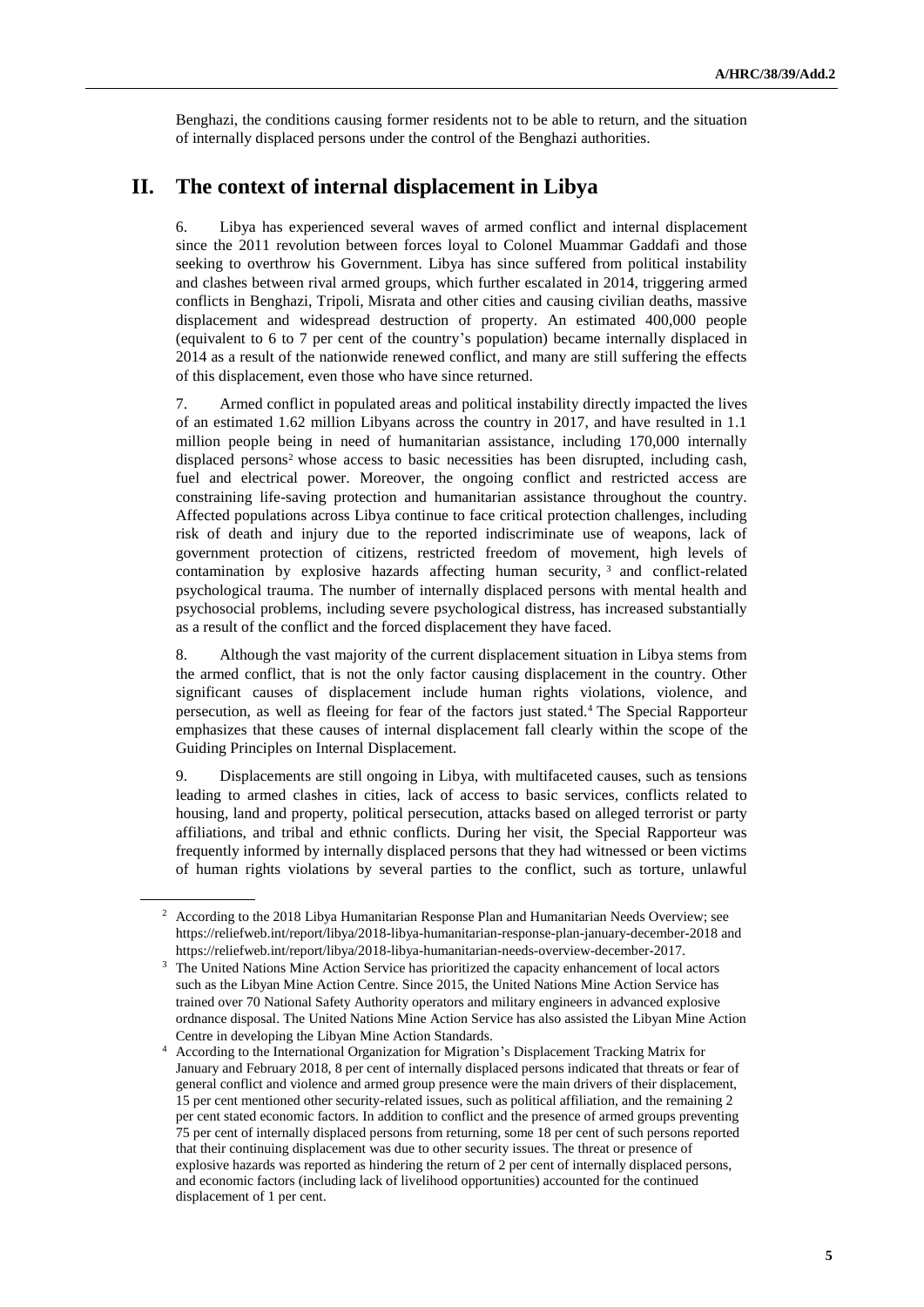killings, indiscriminate attacks, abductions, kidnappings and enforced disappearances,<sup>5</sup> and that there had not been accountability for those violations, thereby barring their return to their places of origin.

# **III. National legal, policy and institutional responses for protection and assistance for internally displaced persons**

10. Having in place appropriate and effective institutions at the national and municipal levels to respond to internal displacement is essential to having a coordinated and comprehensive response to internal displacement. The Government of Libya has taken an essential first step by creating a Ministry of State responsible for displaced persons' affairs and designating a Minister, and by establishing a high committee for the return of internally displaced persons, and other council-level committees, across parts of the country. This positive demonstration of some political will and commitment must be acknowledged and is highly commendable.

11. Improved coordination mechanisms within the Government of Libya are needed in order to have clearer objectives and greater clarity about the roles of key institutions in responding to internal displacement, as well as about their partnerships with both national and international partners. This should be addressed as a matter of priority. The Special Rapporteur was informed that the allocation of resources, and the coordination across the ministries and between national and municipal counterparts, remains poor. Nevertheless, with the appropriate resources, capacity and — above all — political will, the Ministry of State for Displaced Persons' Affairs has the potential to function more effectively and be better able to respond to the internal displacement situation.

12. The main responsibility for responding to internal displacement falls on the Government of Libya, yet it undeniably faces an immense task that it cannot cope with alone. It is clear that an urgent and coordinated response from the Government of Libya and national and international development and humanitarian organizations working in stronger partnership with each other is required. The Government of Libya must support United Nations and other humanitarian and development actors so that they can operate freely in areas under its control and where security allows it, with unhindered access to all locations and internally displaced populations.

13. While humanitarian assistance must be the highest priority so as to reduce vulnerability and enhance the protection environment, the Government of Libya, together with its national and international humanitarian and development partners, must already begin to take steps towards supporting internally displaced persons so that they can achieve durable solutions and towards improving recovery strategies. It should also prioritize community reconciliation and social cohesion projects<sup>6</sup> that address the possibility of return for some or local integration for those who are unable or unwilling to return, and also adequately address the issues of host communities. Where the possibility of voluntary, safe and dignified return exists, it must be recognized that justice, reconciliation and the rebuilding of trust between communities may be required in the short, medium and long term and that this may require specially trained units, police officers and other public officials to prevent tensions from emerging. Addressing internal displacement within national development frameworks, including implementing the Sustainable Development Goals, is vital in order to achieve durable solutions for those in protracted displacement.

<sup>5</sup> Corroborated in S/2017/726, which was submitted pursuant to Security Council resolution 2323  $(2016)$ .

<sup>6</sup> UNHCR initiatives include increasing social cohesion and mitigating conflict between internally displaced persons and host communities through the implementation of community assistance projects. In 2017 and 2018, UNHCR is planning to implement more than 200 quick-impact projects throughout Libya. The "Together We Rebuild" community stabilization programme, of IOM, seeks to address drivers of displacement and instability by restoring services and community infrastructure, promoting social cohesion and supporting the reintegration of livelihoods. IOM has supported the improvement of access to water for more than 47,000 inhabitants in Sabha and Qatroun and has rehabilitated 16 schools and 18 prefabricated classrooms.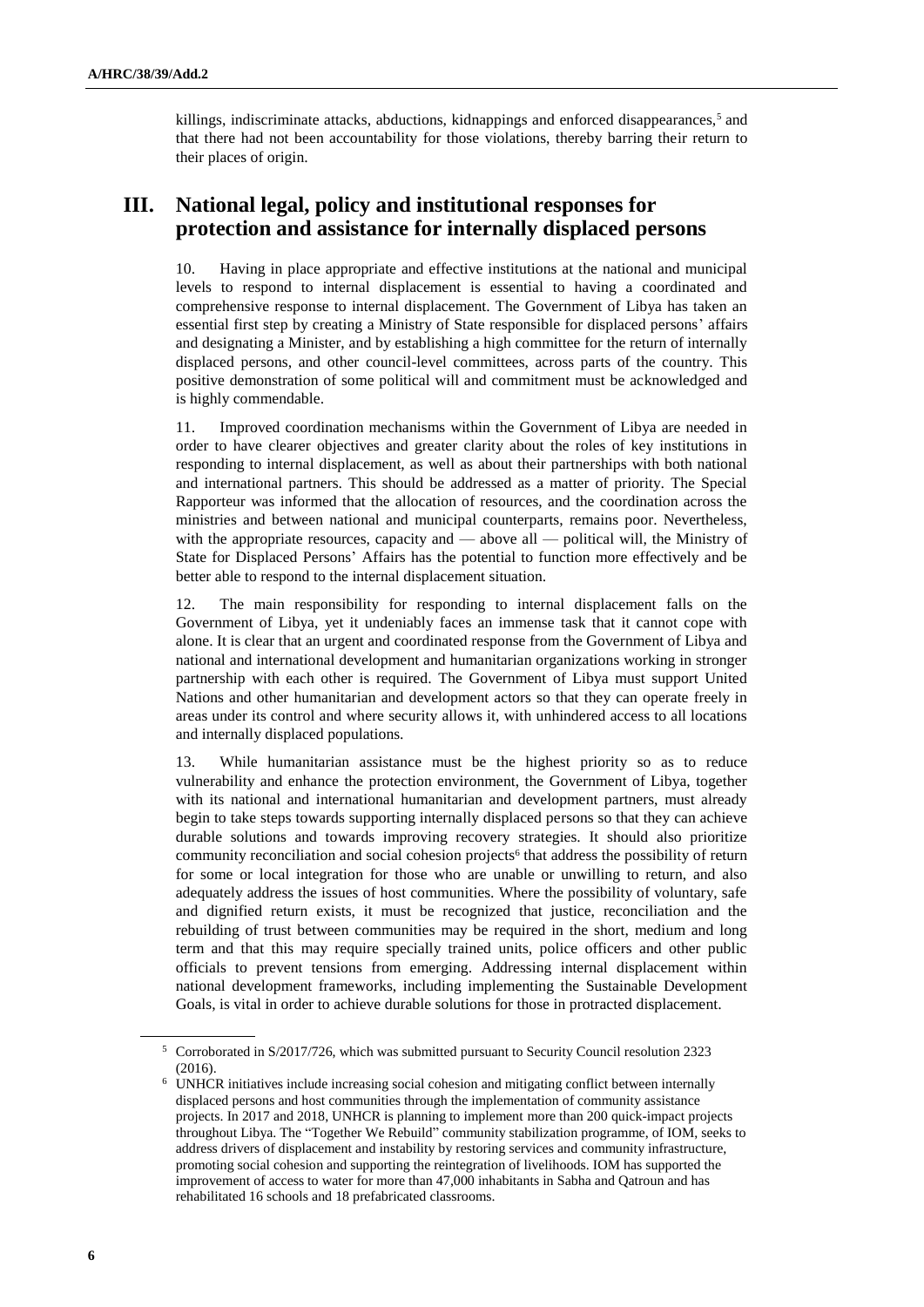14. While the country is perceived as an upper middle-income country with vast oil resources, the cost of the conflict has taken a severe toll on the Libyan economy, which remained in recession for the fifth consecutive year in 2017.<sup>7</sup> Political strife, poor security conditions and blockaded oil infrastructure continue to constrain the supply side of the economy, which is now near collapse. Several of those that the Special Rapporteur met with expressed frustration at how this current economic "liquidity" crisis<sup>8</sup> is exacerbating — in particular — the difficulties faced by vulnerable internally displaced persons, as well as the capacity and ability of the Government of Libya to respond comprehensively to the internal displacement challenges.

15. It must be stressed that in the midst of the economic crisis, which is exacerbating the lack of response to the displacement situation, there are very specific displacement-related issues that are not experienced by the general population and that need to be addressed. The approach of the Government of Libya has been largely ad hoc, and it must intensify its efforts, prioritize the allocation of necessary resources, and ensure essential planning to meet the needs of internally displaced persons.

16. In order to improve the response of the Government of Libya to the displacement crisis, a vital step will be to put in place a comprehensive road map on internal displacement, with the participation of a broad range of stakeholders, implemented nationally and developed with full participation of the relevant municipalities and of internally displaced persons themselves. It must have the necessary budgets in place, and guide governance and response structures effectively. Local governments and authorities, as front-line providers of protections and assistance, must be empowered to implement and manage the road map.

17. The signing and ratification of the African Union Convention for the Protection and Assistance of Internally Displaced Persons in Africa (the Kampala Convention) could also be helpful to the Government of Libya as a guidance tool to regulate the Government's actions at the national and regional levels. National policies and legislation to address the needs of internally displaced persons can provide an effective framework on how to protect civilians from involuntary displacement, and on being prepared to respond to possible displacement, protect and assist displacement-affected communities during displacement, and create conditions enabling safe, voluntary and durable solutions to internal displacement.

## **IV. Critical humanitarian and human rights challenges**

### **A. Humanitarian access to internally displaced persons**

18. Most foreign embassies, the United Nations, the International Committee of the Red Cross and other international agencies were forced to withdraw their international staff and to mostly operate remotely, starting in 2014, due to the deteriorating security situation. For the United Nations, although it is now increasing the numbers of staff on rotation in Libya, the restricted presence of agencies and international staff due to the security situation continues to be a major challenge.

19. The protection<sup>9</sup> and human rights activities of the international community have thus been restricted since 2014, which has complicated many operations and activities, engagement with communities, and engagement with local authorities, as well as attempts to collect comprehensive information. Operating in Libya remains hazardous and

<sup>7</sup> World Bank, "Libya's economic outlook — April 2017"; see

[www.worldbank.org/en/country/libya/publication/economic-outlook-april-2017.](file://///conf-share1/Home/Sanders/Human%20Rights%20Council/www.worldbank.org/en/country/libya/publication/economic-outlook-april-2017)

<sup>8</sup> Lack of cash in the formal markets is identified as one of the main needs among internally displaced persons, which further exacerbates their vulnerability and triggers negative coping mechanisms; see Office for the Coordination of Humanitarian Affairs (OCHA), 2018 Humanitarian Needs Overview.

<sup>9</sup> In December 2017, the Protection Sector led by UNHCR started convening field protection sector meetings in Tripoli, in order to involve more local civil society organizations and representatives from various authorities.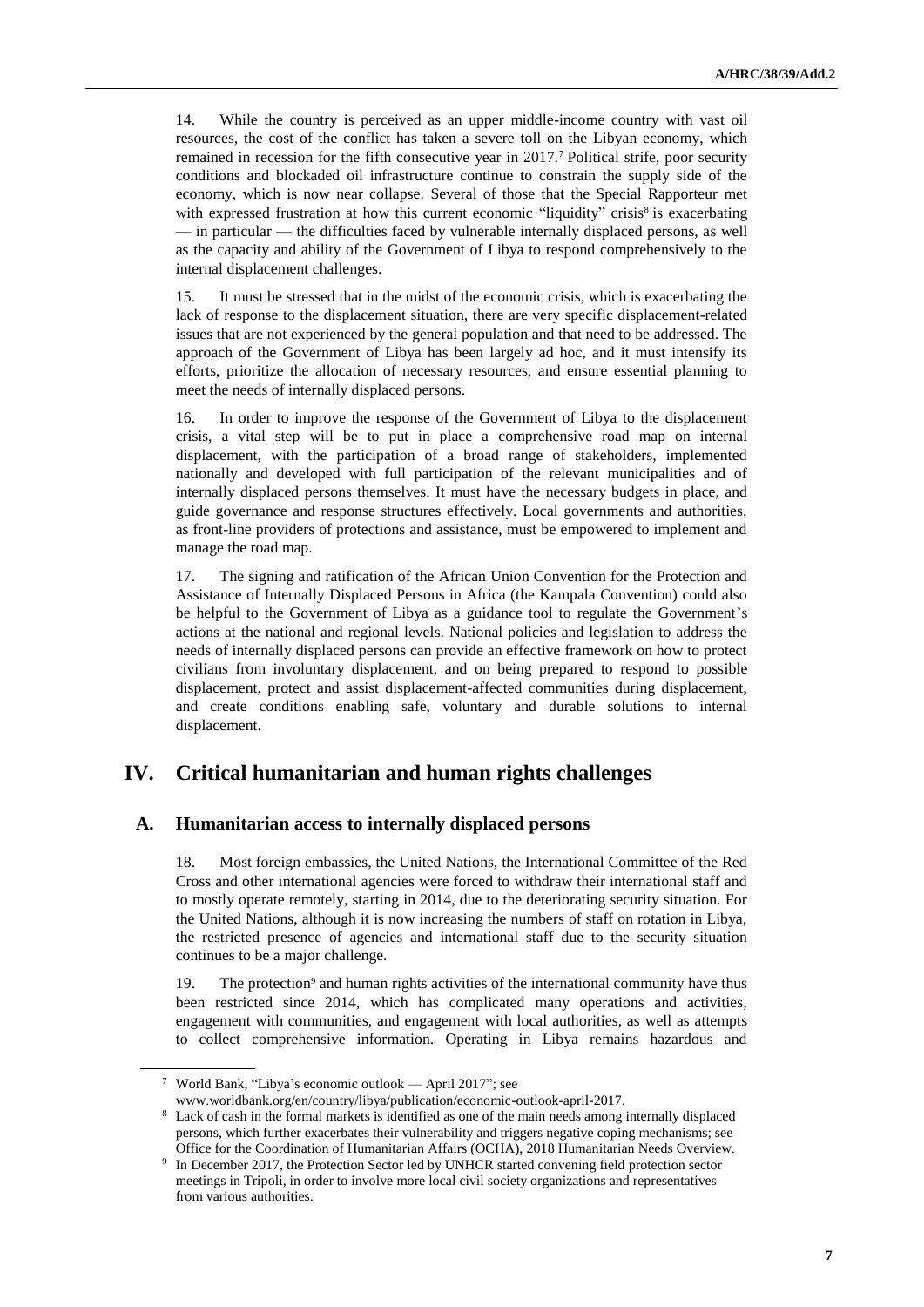unpredictable, due to multiple factors such as presence of mines and explosive devices, threats of abductions and the kidnapping of international personnel, proliferation of armed groups with no clear chain of command, and continued conflict and violence.

20. Lack of sustained and regular humanitarian access across Libya continues to be a challenge for humanitarian partners and puts the lives of vulnerable internally displaced persons at risk. The main causes for access restrictions, as reported to the Special Rapporteur, are periodic clashes among armed groups, the existence of unexploded ordnance and landmines, bureaucratic and varying procedures imposed on the movements of humanitarian organizations, lack of authority in some areas, and inaccessibility due to besiegement and remoteness.

21. United Nations representatives, and other humanitarian representatives, expressed concern to the Special Rapporteur about the lack of access or restricted access to many areas in southern and eastern Libya, due to ongoing conflict, and consequently not being able to reach many internally displaced persons in desperate need of assistance. Heavy security measures and constraints by the United Nations and other humanitarian actors also makes timely access difficult in many cases. Even in liberated areas, unexploded ordnance and landmines are reported as being a significant hindrance to accessing the population.

22. Where security allows it, the Government of Libya must assist the United Nations and other humanitarian actors to operate freely in areas under its control, with unhindered access to all locations. Moreover, armed groups, including those aligned to the Government, have an obligation to facilitate, rather than hinder, such access.

23. Bureaucratic barriers imposed by the Government of Libya, and other restrictions or unjustifiable opposition to the carrying out of programming supporting internally displaced persons and at-risk communities, are currently a major impediment to the work and effectiveness of humanitarian and development actors, and should be put to an end.

24. The situation of those in hard-to-reach locations remains extremely difficult to assess and is a major cause for concern. It is imperative that the Government of Libya ensure that efforts are stepped up to provide assistance to the fullest extent possible to the vulnerable communities in these areas, including those at protection risk because of tribal conflicts and land issues.

### **B. Displacement data**

25. During the time of the Special Rapporteur's visit, the estimated number of internally displaced persons, according to available data, who were still displaced in Libya was approximately 193,000, and the number of displaced persons who have returned to their areas of origin since the beginning of 2016 is around 317,000.<sup>10</sup>

26. Internal displacement in Libya is characterized by a combination of major displacement movements due to armed conflict as well as urban-to-urban and multiple displacement of individuals and families from different localities due to human rights violations and persecution based on perceived political and ideological affiliations. Consequently, the actual total number of those affected by internal displacement is difficult to estimate, as many internally displaced persons seek anonymity due to fears for their safety and security, and some leave the country to find safety and protection elsewhere.

27. Several government officials that the Special Rapporteur met during the mission downplayed the extent of the displacement problem within Libya, in clear contrast to credible evidence and information provided by local authorities, civil society and international organizations. This demonstrates the urgent need for more comprehensive disaggregated data on internally displaced persons, including on the most vulnerable, in order to monitor the protection needs of women, children, youth, older persons, and persons with disabilities.

<sup>&</sup>lt;sup>10</sup> IOM Displacement Tracking Matrix, September to November 2017.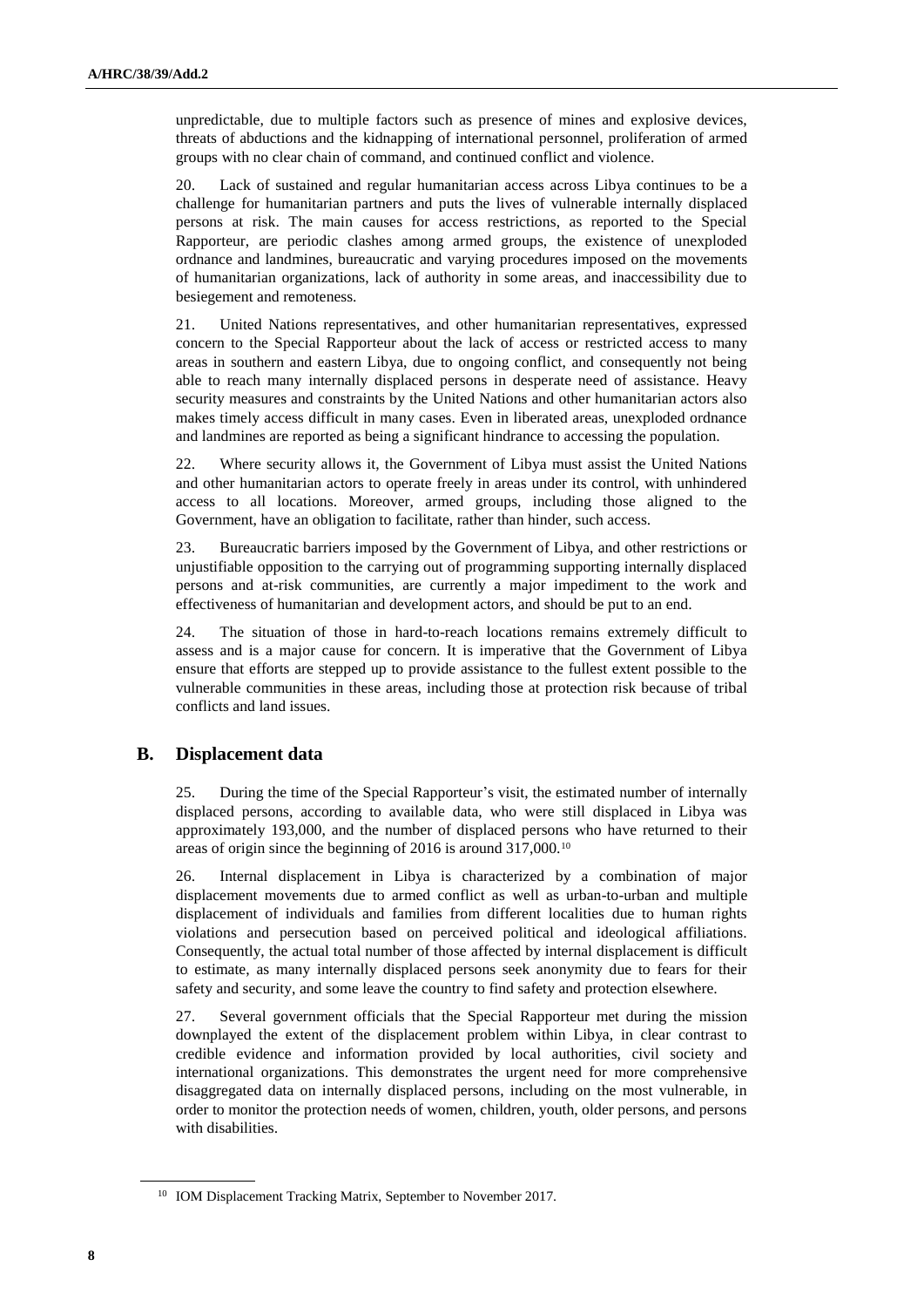28. While some positive steps have been taken with regard to data collection, including through the International Organization for Migration's Displacement Tracking Matrix, and via other surveys and assessments, a credible profiling exercise of the internal displacement situation remains essential in order to build a comprehensive picture of the issue, identify trends and causes as well as risk profiles, and understand not only the numbers of those affected but also their locations, needs, protection issues and durable solutions preferences, in comparison with the needs of host communities. This is essential in order to find sustainable solutions for many hidden and anonymous<sup>11</sup> internally displaced persons, and would provide to the Government of Libya and its humanitarian and development partners a necessary evidence base to plan, design and implement adequate responses for protection, assistance and durable solutions for internally displaced persons.

#### **C. Documentation and access to services**

29. Challenges relating to personal documents and civil documentation were frequently raised by the internally displaced persons whom the Special Rapporteur met with. Many had left their documents behind as they fled their homes and consequently now faced challenges in gaining access to services, assistance and employment. Without documents, their freedom of movement and ability to reach safe locations may also be severely restricted, as they are hindered in passing checkpoints. Of particular concern is the requirement for internally displaced persons to travel back to their place of origin in order to complete the necessary administrative requirements to reissue valid identity documents. Internally displaced persons are frequently not able to do so safely and this requirement may therefore put them in danger.

30. Recognizing these security and logistical challenges facing internally displaced persons, the national Government and the municipal authorities should therefore take the steps necessary to ensure that documentation can be issued, and banks accessed, in places of displacement rather than in places of origin, and with no undue administrative obstacles. The Special Rapporteur urges the Government of Libya to give high priority to this issue and ensure that civil documentation is available to internally displaced persons — including birth, marriage and death certificates. This may require innovative solutions, including the use of mobile documentation and facilities to reach people in the locations they have been displaced to.

31. In the internally displaced persons' informal settlements that the Special Rapporteur was able to visit, essential needs were being met, and it was encouraging to note that parents reported that their children were attending schools, and that most facilities had some form of primary health-care service in place. Some of the internally displaced women with whom the Special Rapporteur met informed her that they had been able to give birth at hospitals, without any restrictions. Nevertheless, some internally displaced persons still remained in informal settlements six to seven years after their displacement, in cramped and extremely basic shelters, with several family members sharing a single room and with communal bathing and cooking facilities. Furthermore, the most vulnerable internally displaced persons had few or no coping mechanisms to protect and support themselves, and access to essential household goods such as food had been reduced due to insecurity, inflation and limited availability of cash in the country.

32. The situation of many internally displaced persons in the south of Libya, where access is entirely restricted for most of the international community due to security concerns, is largely unknown and neglected, which is deeply worrying. The Special Rapporteur was deeply concerned by information provided to her through testimonies by internally displaced persons and reports from humanitarian actors that many internally displaced persons and overstretched host families in the south are allegedly living in dire

<sup>&</sup>lt;sup>11</sup> In Libya, many internally displaced persons flee to urban centres in an attempt to hide more easily from the persecution that triggered their displacement, and it is therefore vital that anonymized methodologies such as profiling (as opposed to registration of internally displaced persons) be used to distinguish internally displaced persons from host communities and migrants, especially in urban centres.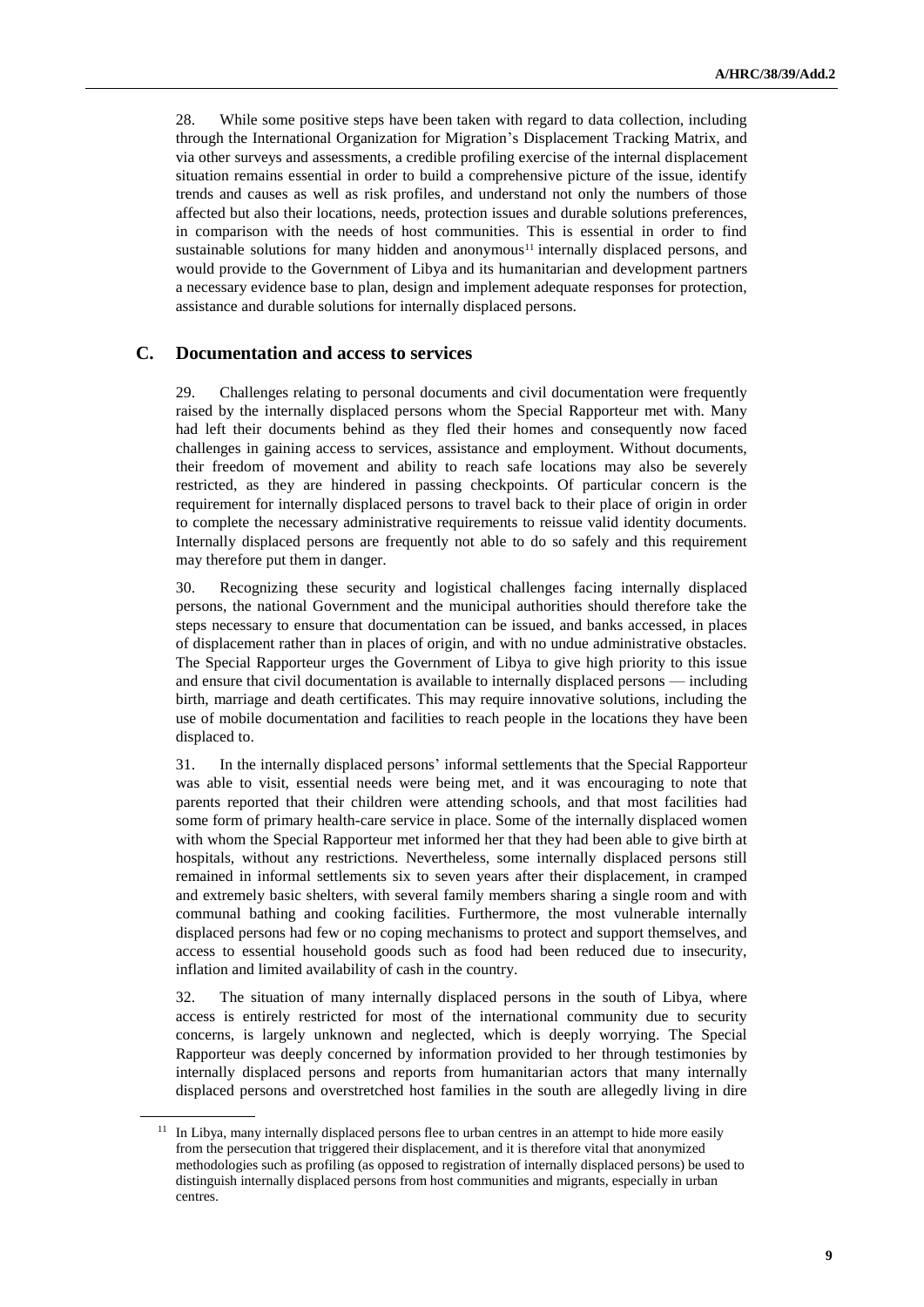circumstances, and in situations of insecurity, and lack access to basic services and work due to long-standing underdevelopment of the region. During the Special Rapporteur's visit, she was repeatedly told of the reportedly complete absence of adequate services in the south, including of functioning hospitals $12$  and schools, which was forcing many to leave their homes.

### **D. Displacement outside of camps**

33. The majority of the internally displaced persons in Libya do not live in formal camps, but instead cluster in informal settlements such as abandoned factories, or stay in homes to escape or hide from potential sources of persecution. Moreover, many internally displaced persons are displaced in urban areas,<sup>13</sup> where their plight is less visible. This must not lead to complacency about the situation of these hundreds of thousands across the country who are still trying to rebuild their lives. The impact on their lives is immense and the vulnerability and suffering that they endure is devastating, and this must be recognized and addressed consistently by the Government of Libya and its national and international partners.

34. No verified figures are available regarding the total number of Libyans who are displaced in cities such as Tripoli and Benghazi, partly because many internally displaced persons avoid being registered, out of fear for their safety. The Special Rapporteur is concerned that this aspect of displacement in Libya is therefore relatively less attended to, both nationally and internationally.

35. The majority of those outside so-called camps are receiving little if any humanitarian assistance and their situation must be better understood and addressed, as must the needs and problems of the host communities supporting them. This will require data, resources and expertise that are currently absent and must be quickly put in place. Those who are not in camps must not be left to fend for themselves and they must be identified and provided with relevant information and assistance to the fullest extent possible.

36. Frequently, internally displaced persons are living in substandard conditions in unfinished or abandoned buildings. Most are living in rented accommodation or empty factories where they are forced to pay rent. This often leads to depletion of their financial resources and their eventual eviction, and to renewed displacement, due to their inability to pay rent over the long term and in the absence of opportunities to earn a livelihood. Such internally displaced persons face not only harsh conditions but also uncertainty about their futures because of insecurity of tenure.

37. The elderly, children, persons with disabilities, pregnant women and other highly vulnerable persons must be the highest priority in these cases.

### **E. Discrimination and security challenges facing those fleeing the east**

38. Many internally displaced persons in Libya who experience constant insecurity in their places of origin take the difficult decision not to return to their homes. This is particularly the case of internally displaced persons from the east of the country, who primarily have become displaced as a result of violations against them by the de facto authorities and are now facing even more violations after having been displaced. The Special Rapporteur met with persons displaced from Benghazi to Tripoli and to Misrata,<sup>14</sup>

[https://reliefweb.int/sites/reliefweb.int/files/resources/2018\\_LBY\\_HNO\\_Final%20v2.1.pdf.](https://reliefweb.int/sites/reliefweb.int/files/resources/2018_LBY_HNO_Final%20v2.1.pdf) <sup>14</sup> During the mission, newly displaced persons from Benghazi were still arriving in Misrata, their

<sup>&</sup>lt;sup>12</sup> An estimated 20 per cent of all hospitals in Libya have been destroyed due to the armed conflicts. Some humanitarian and development actors are implementing projects to restore services to a certain extent.

<sup>13</sup> OCHA, Humanitarian Needs Overview 2018; available at

displacement reportedly being triggered by summary executions of civilians in Benghazi. The current security situation in Benghazi is such that the return of internally displaced persons to Benghazi is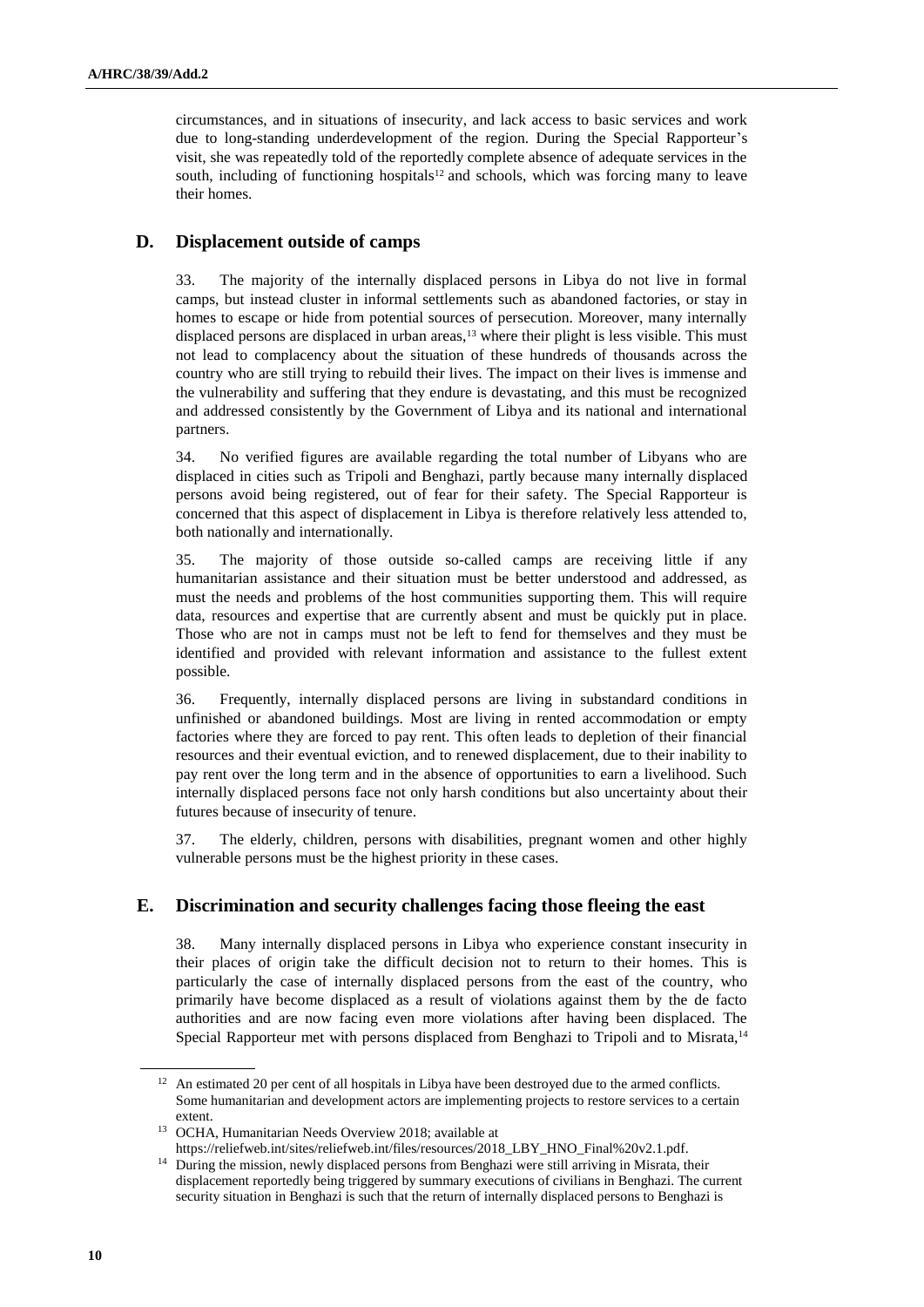who were not able to return home on account of security concerns, impeded freedom of movement and a fear of becoming victims of violations of human rights, including arbitrary arrests, torture, unlawful killings, indiscriminate attacks, disappearances and forced displacement. This demonstrates that durable solutions do not lie in their mere physical return. Many of the internally displaced persons with whom the Special Rapporteur spoke also shared stories of not feeling safe even within the cities in which they were now living, and experiencing daily discrimination, which interfered with their ability to secure livelihoods for themselves and their families. In many cases, this fear even prevented them from requesting assistance from the authorities.

39. Although the Special Rapporteur is well aware that discrimination is not a policy of the Government of Libya, it is still very much present in Libya and particularly targets internally displaced persons. Many children experience discrimination from teachers due to their perceived affiliation to members of armed groups. Specific measures should be adopted by the authorities to counter this. One 7-year-old girl originally from Benghazi, whom the Special Rapporteur met in one of the informal settlements in Misrata, told her that she did not like going to school "because the teachers hate me and they say I am a child of terrorists and should go back to where I belong".

40. Regrettably, the Special Rapporteur was informed by numerous internally displaced persons from the east that they or their family members had suffered arbitrary detention, torture, or disappearance of family members, and/or had witnessed executions. Investigations into these abuses must be taken extremely seriously and perpetrators must be held accountable for these violations. There is apparently little trust in the judicial system, and the Special Rapporteur was told on a number of occasions that many judges and lawyers are pressured into not taking on cases involving human rights abuses against internally displaced persons due to political sensitivities. During the Special Rapporteur's visit to one of the informal settlements, she was informed about the establishment of a "committee of affected populations in charge of missing persons" set up by the internally displaced persons themselves due to many of their relatives still being missing after the clashes. Moreover, some family members had reached out to the International Committee of the Red Cross and other organizations for support with family tracing. They were also actively requesting psychosocial support for family members and especially for widows with missing husbands.

41. Several internally displaced persons reported to the Special Rapporteur that in light of the risk of abuses they faced, and the lack of protection and of livelihood options for them in Libya, they were seriously contemplating leaving the country. In fact, it was reported to the Special Rapporteur during the visit that some internally displaced persons ended up taking dangerous migration routes<sup>15</sup> in an attempt to seek protection outside of the country.

42. There is also a fear among many internally displaced persons that their young people are at high risk of being recruited by armed groups. While legitimate security concerns were reported to the Special Rapporteur by the Libyan authorities, including that fighters from Islamic State in Iraq and the Levant may try to infiltrate internally displaced communities, it must be recalled that the overwhelming majority of internally displaced persons are innocent victims of conflict and they must be respected and treated on a humanitarian basis within the framework of protection of civilians.

43. Arrest and detention of internally displaced persons was reported during the visit numerous times and raises concerns with regard to due process, duration of detention, and living conditions and treatment in prisons which included allegations of torture and of lack of access by lawyers and family members of those detained. Many internally displaced persons from Benghazi have been targeted on suspicion of supporting terrorist groups, and many of those displaced whom the Special Rapporteur spoke with reported that male family members had been detained since 2014 and that they had had little or no information about

strongly discouraged.

<sup>&</sup>lt;sup>15</sup> In these cases of desperation to leave, there is a high risk of internally displaced persons becoming victims of trafficking or smuggling.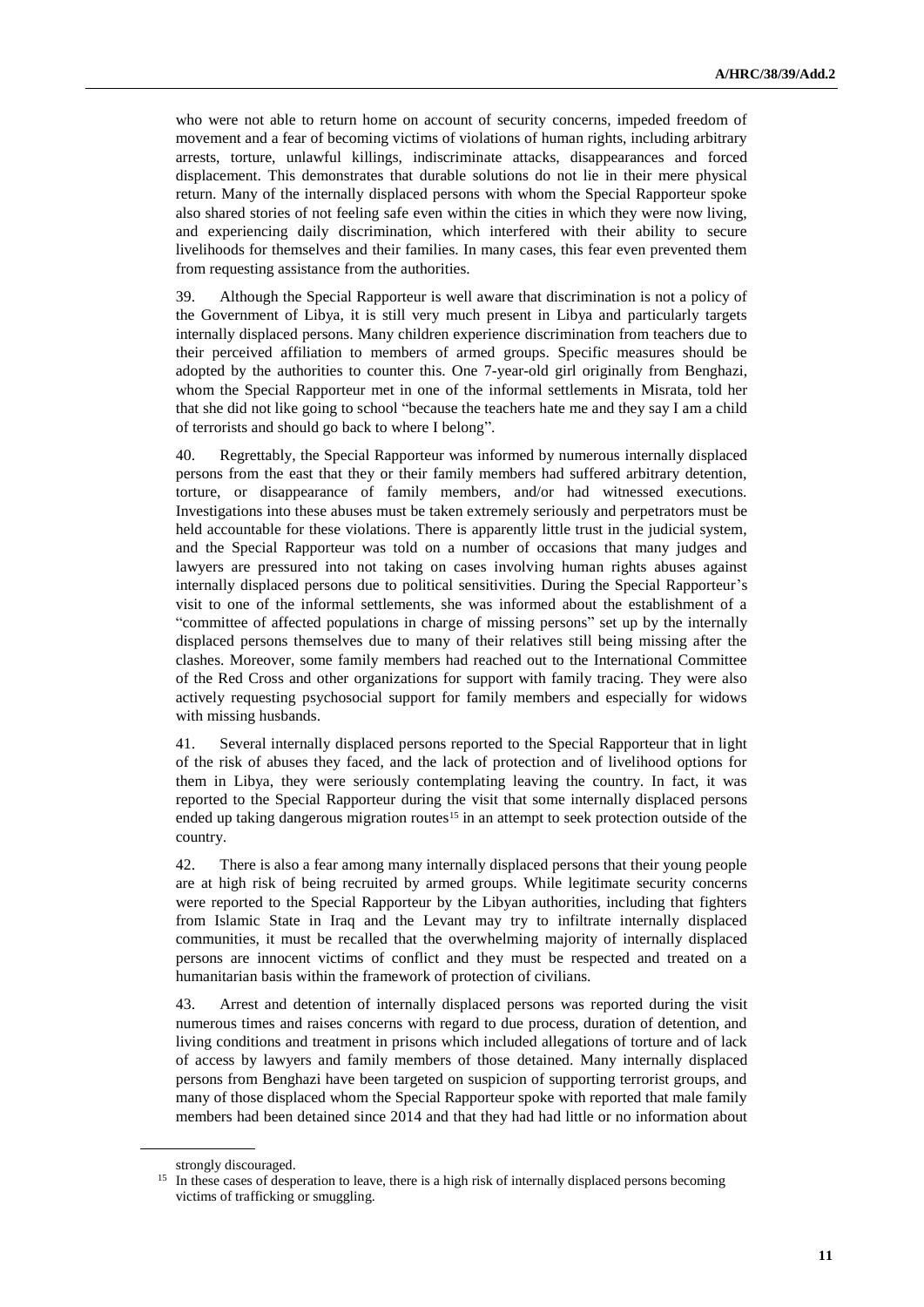their whereabouts or contact with them. International standards require that no person can be arbitrarily detained or held without charge, and those who have not been charged with a crime should be released without delay.

44. The Special Rapporteur was deeply disappointed at not being able to visit the east of Libya, as intended. Despite extensive discussions with the Benghazi authorities about the planned visit, and with detailed preparations already in place, the visit was cancelled at the last minute by the Benghazi authorities, much to her regret. The Special Rapporteur would strongly urge that renewed attention be paid to the plight of the internally displaced persons in the east of the country.

### **F. Protection for vulnerable groups**

45. The Special Rapporteur was particularly concerned about the protection issues and assistance challenges associated with specific, highly vulnerable groups of internally displaced persons, including children, women and girls, older persons, persons with disabilities and those from targeted ethnic or tribal groups. There remains a lack of data and comprehensive needs assessments regarding such vulnerable groups and their circumstances. Older persons and those with disabilities, for example, may face challenges living in unsafe locations, informal camps, and tents and shelters that are unsuitable for extremes of temperature. Their coping mechanisms are weaker than those of others, which means that they are more heavily reliant on humanitarian assistance and require dedicated support. Many were forced to flee without their possessions or any essential household items, and have been in need of basic items such as mattresses, blankets, hygiene kits and kitchen sets.<sup>16</sup>

46. The situation of women and girls in internally displaced persons' settlements and conflict-affected areas is of particular concern, and although the Special Rapporteur was not informed directly of allegations of rape or sexual and gender-based violence, there remains a big concern that this may constitute a hidden crisis of abuse, with fear, stigma and cultural factors as well as impunity for perpetrators leading to the underreporting of abuse to the relevant authorities.

47. Numerous reports on protection and gender profiles in Libya show that sexual and gender-based violence is widespread, particularly against vulnerable women and girls, such as those in situations of displacement. According to several reports submitted to the Special Rapporteur, violence against internally displaced women and girls ranges from psychological and verbal abuse to kidnapping, rape and other forms of sexual assault. Due to stigma, fear of retaliation, weak reporting structures, lack of specialized staff and a lack of trust in the formal judicial system, these cases of sexual and gender-based violence are widely underreported in Libya. <sup>17</sup> This avoidance of the formal justice system and breakdown of the rule of law has reportedly led to impunity for members of armed groups who perpetrate sexual and gender-based violence on all sides of the conflict.

48. Information submitted to the Special Rapporteur indicates that the vast majority of survivors of sexual and gender-based violence in Libya do not receive adequate assistance. There is a noticeable lack of government policy structures, <sup>18</sup> institutional capacity and resources for the provision of multisectoral services for survivors of sexual and genderbased violence (including health care, psychosocial support, legal aid and other support

<sup>&</sup>lt;sup>16</sup> In 2017, IOM supported 9,433 internally displaced families (51,882 individuals) by providing them with non-food items, and UNHCR provided core relief items to 61,279 internally displaced persons and returnees, as well as cash-based interventions to over 2,040 households.

<sup>&</sup>lt;sup>17</sup> Gender Situational Analysis in Libya, United Nations Entity for Gender Equality and the Empowerment of Women (UN-Women), 2016; Libya Humanitarian Response Plan, 2017; and European Union/External Action Service Update of the Gender Profile: Libya, Huda Gashut, 2017.

<sup>&</sup>lt;sup>18</sup> Libya acceded to the Convention on the Elimination of All Forms of Discrimination against Women in 1989, but made a general reservation that accession "cannot conflict with the laws on personal status derived from the Islamic sharia".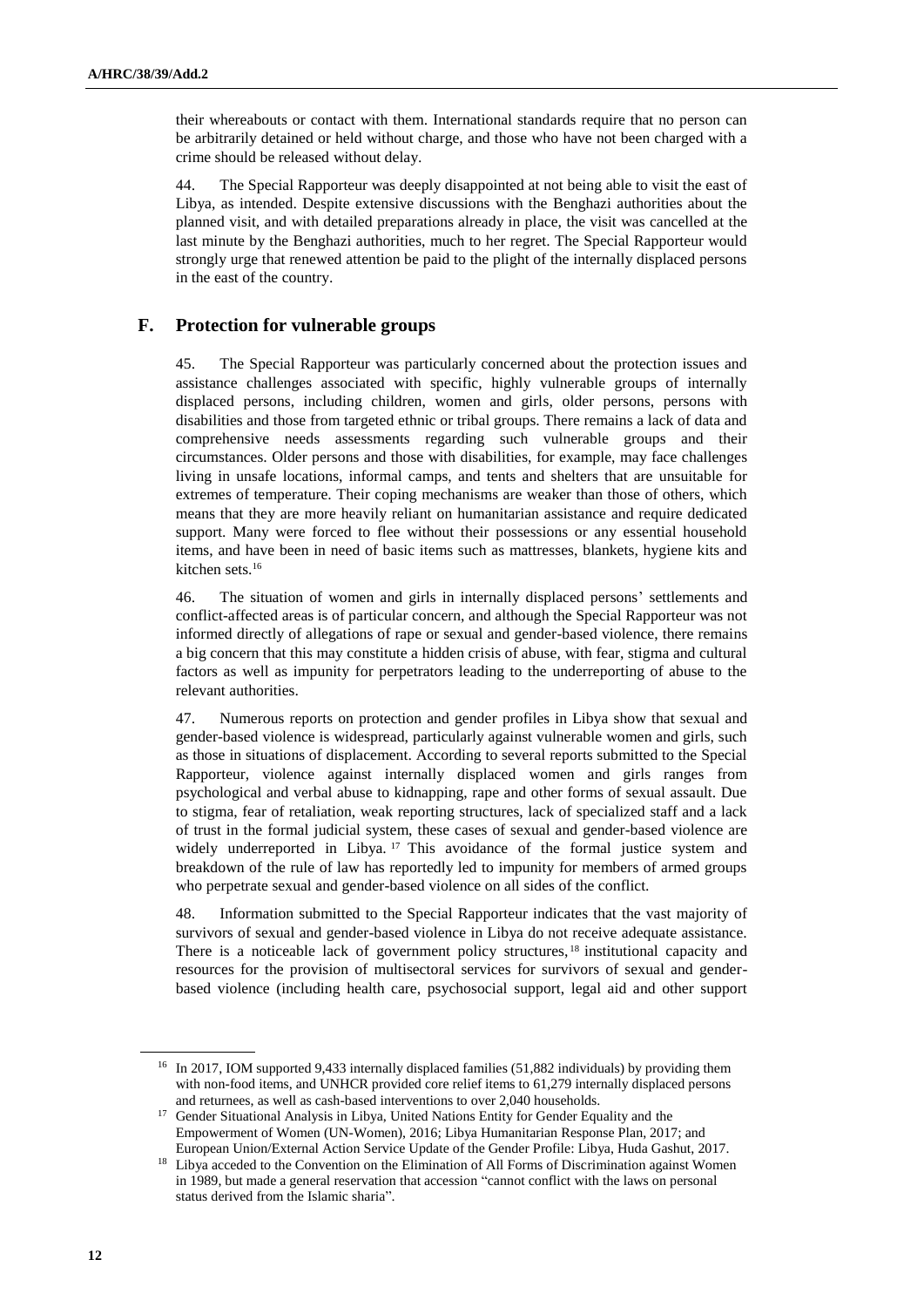services). Assistance by international organizations also remains limited, considering the great extent of the unmet needs.<sup>19</sup>

## **V. Prospects and challenges for the achievement of durable solutions**

49. Achieving durable solutions enables internally displaced persons to resume their normal lives. Principles 28 to 30 of the Guiding Principles on Internal Displacement make provision for durable solutions and the Inter-Agency Standing Committee Framework on Durable Solutions for Internally Displaced Persons provides guidance on how to achieve durable solutions, which is often a complex process.<sup>20</sup>

50. In many locations of possible return in Libya, houses<sup>21</sup> and infrastructure have been destroyed. Many cities are contaminated with explosive remnants of war and a state of fear prevents internally displaced persons from returning. <sup>22</sup> Full assessment of safety and security in those localities needs to take place. Any returns must be voluntary, monitored, safe and dignified. Many areas require complete reconstruction before return becomes a possibility.

51. The nature of the conflict in 2011 meant that the entire population of the city of Tawergha — approximately 43,000 people — were forced to flee their homes. The majority of them sought refuge in informal settlements around Tripoli or Benghazi. People have now been internally displaced for seven years, and many of the Tawerghans that the Special Rapporteur spoke with were eager to return home but were also apprehensive about the conditions they would find upon returning. Following a political dialogue from 2015 to 2017 between the Tawerghans and the Misratans, an agreement was reached by the two communities for the Tawerghans to return on 1 February 2018. However it was clear from all the actors the Special Rapporteur spoke to that there was an immense lack of communication regarding the return, and of clarity of leadership and accountability regarding reconstruction and the re-establishment of services needed in order to provide sustainable livelihoods.

52. The lack of preparation and of unified agreement on the scheduled return of the Tawerghans on 1 February 2018 has led to thousands of Tawerghans being barred from returning and being now forced to live in makeshift shelters in the desert.<sup>23</sup> Armed groups from nearby Misrata blocked the Tawerghans' return,  $^{24}$  and many children, women and men are now stranded in the desert and suffering extremely poor living conditions, such as poor sanitation, lack of access to health facilities, shortages of medicines, and limited drinking water. Although some of the families camping out in the desert are receiving life-

<sup>&</sup>lt;sup>19</sup> A gender-based violence sub-working group has just been established under the protection sector and the mixed migration working group, and on the basis of an initial service mapping, it is evident that support services to counter gender-based violence are limited in the country.

<sup>&</sup>lt;sup>20</sup> See UNHCR, Global Protection Cluster Working Group, *Handbook for the Protection of Internally Displaced Persons*, June 2010.

<sup>&</sup>lt;sup>21</sup> According to principle 21 of the Guiding Principles on Internal Displacement, internally displaced persons' property may not be destroyed as a form of collective punishment and authorities must take steps to protect their property from arbitrary and illegal appropriation or occupation; in principle 29, it is stated that the competent authorities have the duty and responsibility to assist internally displaced persons with recovery, restitution or compensation. See also the principles on housing and property restitution for refugees and displaced persons, of 2005; the basic principles and guidelines on development-based evictions and displacement, of 2007; and the Voluntary Guidelines on the Responsible Governance of Tenure of Land, Fisheries and Forests in the Context of National Food Security, of 2012.

<sup>&</sup>lt;sup>22</sup> Recent figures suggest that hundreds of thousands of people living in major cities are at a high risk of death or serious injury due to explosive remnants of war. According to a UNHCR and Mercy Corps vulnerability assessment conducted in December 2016, unexploded ordnance is among the main protection concerns for internally displaced persons, particularly in Benghazi.

<sup>&</sup>lt;sup>23</sup> This was the situation at the time of the writing of the present report (March 2018).

<sup>&</sup>lt;sup>24</sup> Human Rights Watch, "Libya: residents barred from returning home", 16 February 2018, available at [https://www.hrw.org/news/2018/02/16/libya-residents-barred-returning-home.](https://www.hrw.org/news/2018/02/16/libya-residents-barred-returning-home)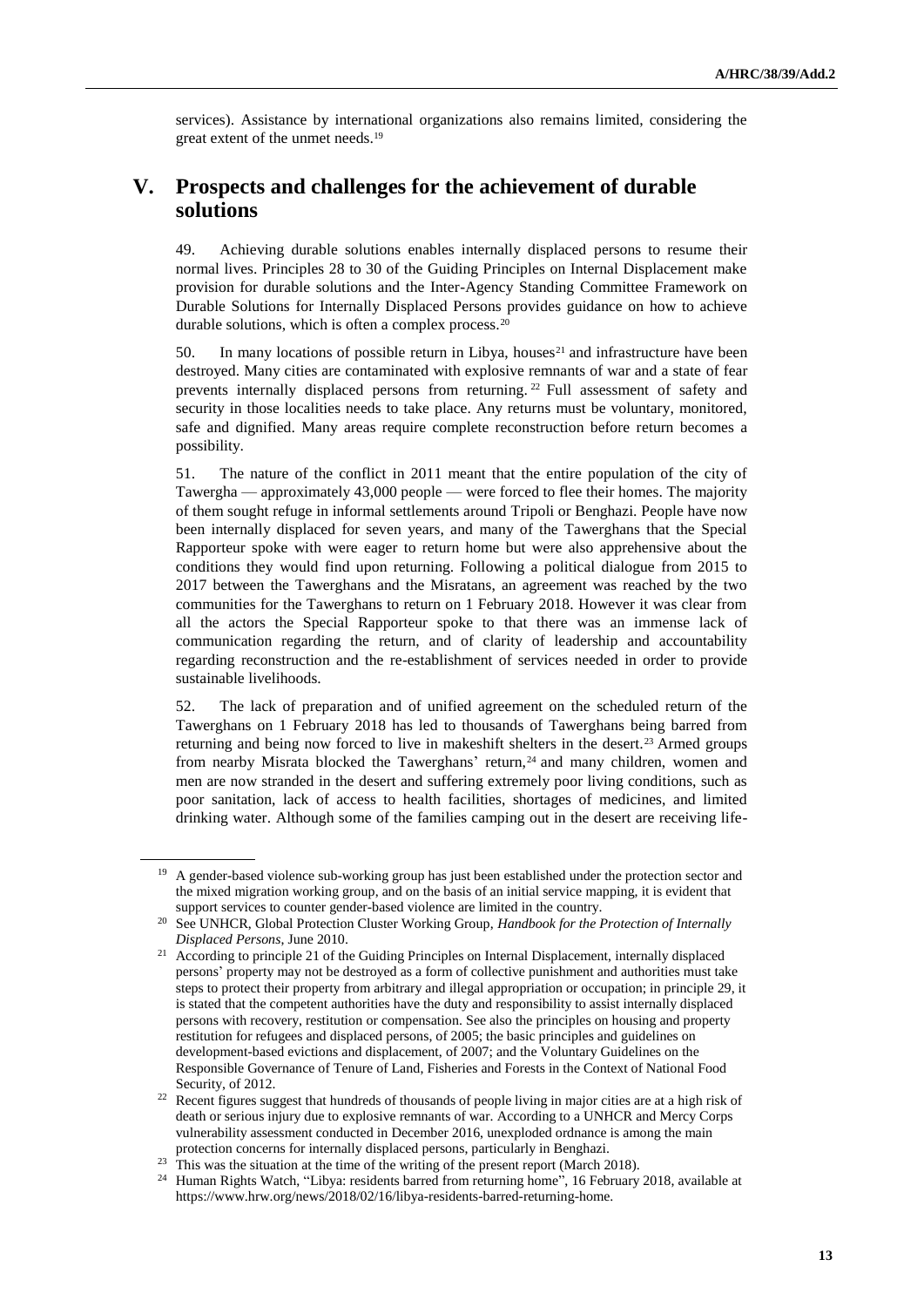saving assistance from host communities, as well as from local and international humanitarian actors, it is essential that the Government of Libya fulfil its international obligation to protect and assist them and that it take concrete action to ensure the Tawerghans' safe, voluntary and dignified return.

53. The return of the Tawerghans to an area that experienced intense fighting also exposes them to risks, including the danger of explosive remnants of war. One young Tawerghan girl that the Special Rapporteur met with in one of the settlements expressed apprehension about returning due to a fear that mines may be hidden in her home. It is essential for the return of all Tawerghans to be voluntary and informed and for them not to face pressure to return prematurely. It is vital that the rest of their return process be monitored.

54. For those Tawerghans who continue to live in informal settlements until returning home, the Government of Libya, local authorities and international actors should promote and support efforts by internally displaced persons to be better organized, through the establishment of committees, and should ensure their participation in the management of the informal settlements. It is especially crucial for women and children to be given a forum where they can express their needs and for them to have a stronger and more unified voice.

55. It cannot be stressed enough that the mere physical return of internally displaced persons is not equivalent to solving the issue of displacement, and it is imperative that the Government of Libya ensure the safety of internally displaced persons, and assistance for them, during their return, as well as the rebuilding of their homes and their standard of living. So long as there remain unresolved displacement-related issues, internally displaced persons remain internally displaced persons and have not achieved durable solutions.

56. The Special Rapporteur received numerous reports concerning the primary groups of protracted internally displaced persons in Libya, which include those from Tawergha, Gwalesh, Mashashiya, Benghazi and Warshefana, who are unable to go back to their places of origin out of fear of retaliation and a lack of physical safety for them and their families. The fear and the security conditions are the main reasons why local reconciliation efforts and agreements to encourage their return have so far failed. This protracted internal displacement situation for several ethnic groups<sup>25</sup> in Libya further hampers any reconciliation efforts, due to the prolonged disconnection between those who were forcibly displaced and those who could stay behind.

57. Durable solutions and transitional justice steps need to be integrated at the earliest phase of a return process. Massive investment in rebuilding homes and infrastructure will be required, as well as a strategy for development, in order to prevent further displacement or situations of protracted displacement. It is essential that development partners be engaged at the earliest phase to integrate development approaches into the humanitarian phase — such as re-establishing livelihoods and initiating recovery programmes.

58. Consultation and participation of internally displaced persons in processes that affect them could be improved. The Government of Libya has not established mechanisms to ensure consultation with internally displaced persons or their participation in decisionmaking, and their meaningful involvement in reconciliation processes has not been facilitated.

# **VI. Role of the international community**

59. Other ongoing crises have understandably required much-needed attention and resources from the international community. Nevertheless, it is vital that attention to Libya does not fade at this critical point in time when attention to durable solutions for internally displaced persons is needed and when humanitarian and development support needs to be maintained and enhanced.

<sup>&</sup>lt;sup>25</sup> Testimonies show that discrimination in the south of Libya against minority ethnic groups is the trigger causing them to flee their homes.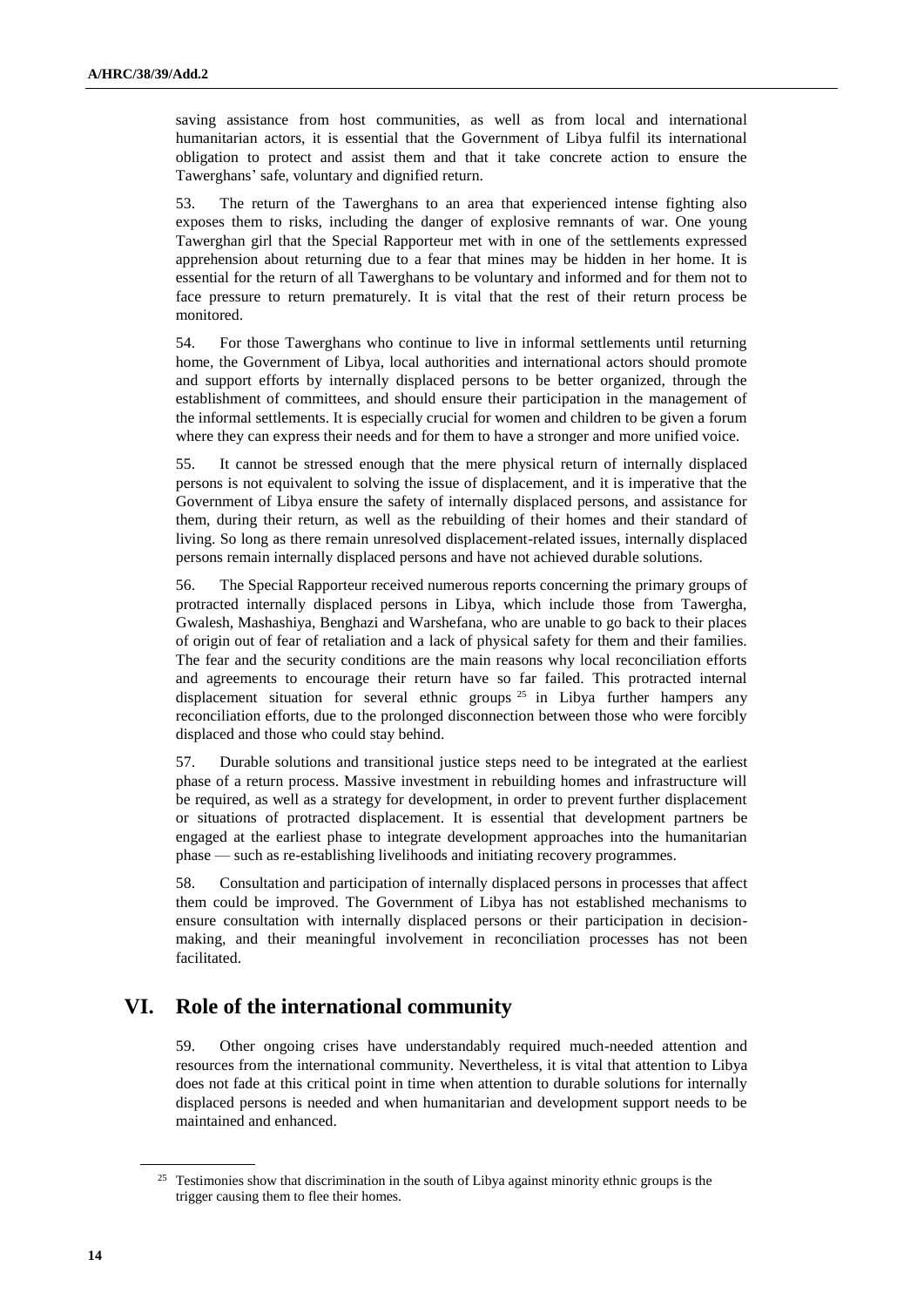60. Humanitarian actors in Libya must be commended for the essential work they undertake under extremely difficult conditions. However, they are stretched thin and can only work within the confines of the resources and access that they have, which is gravely inadequate at the present time. These dedicated agencies bear the brunt of the criticism on the ground, and yet it is the lack of access, and the shortfall in funding<sup>26</sup> across all sectors — including health, food, water and sanitation, and most of all, protection — that hampers their work and requires the urgent attention of the Government of Libya and the international community. While the Government of Libya lacks the capacity and appropriate prioritization of resources to fully meet the humanitarian needs of internally displaced persons and development and reconstruction requirements, it is imperative that the international community does not turn its back on these issues in Libya and remains a consistent and reliable partner in providing humanitarian and development assistance. Improvements are also needed at the local level, where numerous local actors and United Nations agencies seemed to not be fully coordinated in terms of implementing in a more holistic manner on the ground. A comprehensive internally displaced persons response strategy for the humanitarian actors would be a valuable tool in this regard.

61. The launch of the Humanitarian Response Plan for 2018,<sup>27</sup> held on 25 January 2018 in Tripoli, and in which the Special Rapporteur participated, was a positive reinforcement that the humanitarian plight of the Libyan people continues to be of concern to the international community. The challenges facing the Government of Libya are massive and yet its capacity to respond is limited and constrained, including by the economic crisis.

62. The international community must urgently bolster support to humanitarian agencies working tirelessly to alleviate the suffering of the hundreds of thousands of people affected by the displacement crisis.

## **VII. Conclusions and recommendations**

#### **A. General remarks**

63. **Primary responsibility for protecting and assisting internally displaced persons lies with national authorities. The Government of National Accord of Libya has demonstrated some political will and commitment to addressing the situation, but intensified efforts are required to meet the humanitarian needs and protect the human rights of the many internally displaced persons. The Special Rapporteur was disappointed to learn that Libya has neither a legal framework for addressing the rights and needs of those persons, nor a comprehensive policy in line with international standards, including the Guiding Principles on Internal Displacement. This hampers the ability of the Government of Libya and other partners to respond to internal displacement with coordinated and clearly defined protection and accountability mechanisms, structures and protocols and with dedicated budgets. Greater political will and prioritization is essential to address the weakening of resources due to the conflict and prevailing economic conditions, which along with the fragmentation of authority is reducing its capacity to respond effectively to the displacement crisis.**

64. **In view of the complex nature of the crisis in Libya, a national road map would ensure clearly defined responsibilities across ministries and other dedicated bodies, including the Ministry of State for Displaced Persons' Affairs and various committees, which would allow for more systematic, comprehensive, and legally based responses.** 

<sup>&</sup>lt;sup>26</sup> According to the OCHA Financial Tracking Service, in 2016 only 39 per cent of the total required humanitarian funding appealed for in the Humanitarian Response Plan was provided (leaving \$105,115,148 in unmet requirements). In 2017, 65 per cent of the total requirement was provided (leaving \$52,902,703 in unmet requirements). See [https://fts.unocha.org/appeals/533/summary.](https://fts.unocha.org/appeals/533/summary)

<sup>27</sup> The 2018 Humanitarian Response Plan seeks \$313 million in order to target 940,000 people in Libya. This is a substantial increase in funding required, compared to the 2017 requirement of \$151 million. Se[e https://fts.unocha.org/appeals/533/summary.](https://fts.unocha.org/appeals/533/summary)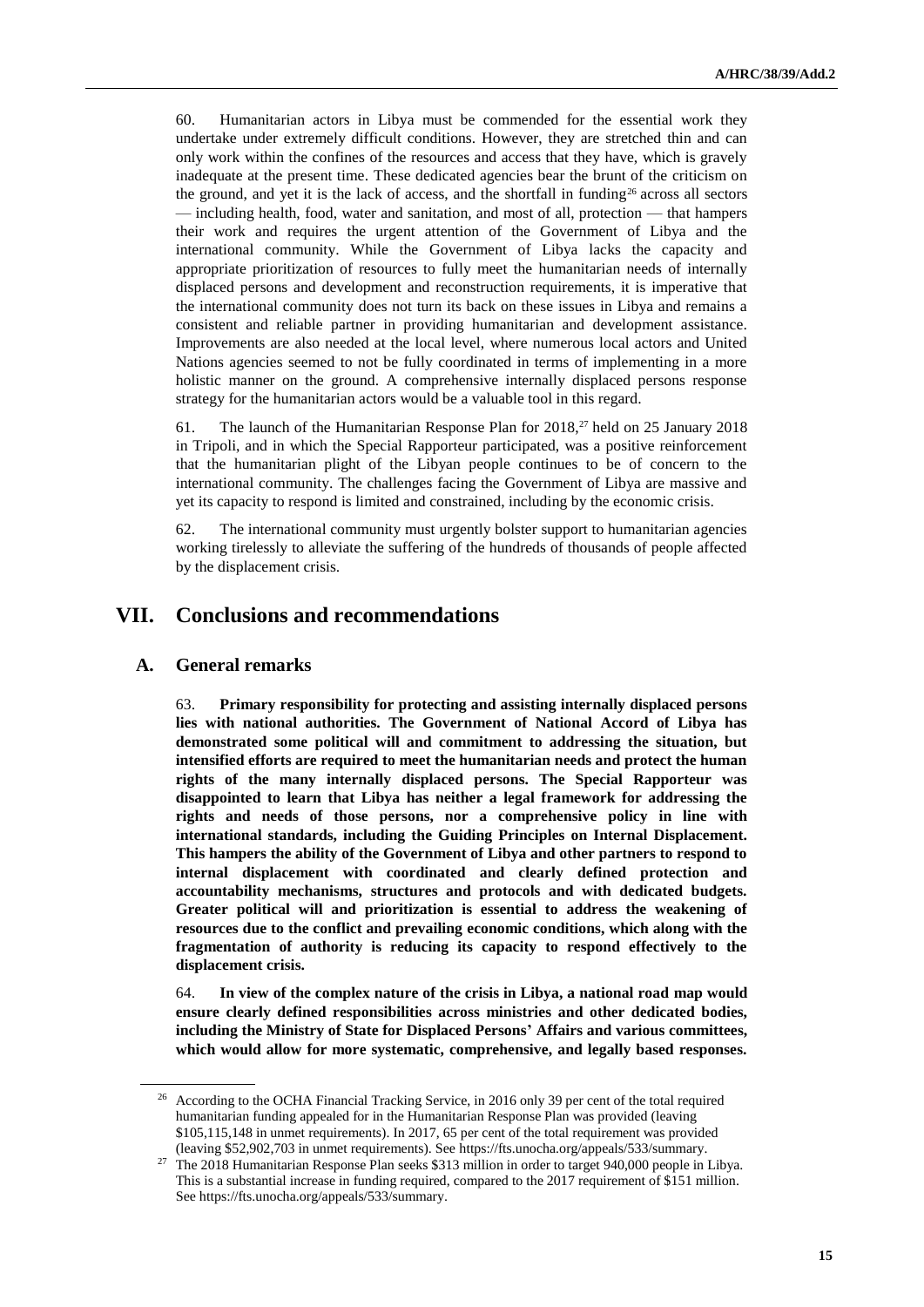**Moreover, it would assist municipalities hosting internally displaced persons and those where safe, dignified and voluntary return based on the respect of human rights is possible, and would ensure that contingency measures are put in place in order to establish programmes and deploy rapid assistance at the earliest opportunity to respond to any potential new or renewed displacement. It would also allow the Government of Libya to better inform the international community about how to best provide tangible support to the Government. Mapping of the locations of internally displaced persons, and data on such persons, across Libya and especially in the larger cities such as Tripoli, Misrata and Benghazi will be important to ensure that all actors are aware of the areas and specific needs requiring coordinated assistance, with a view towards stabilization within the context of durable solutions.**

65. **The situation of many of the internally displaced persons across Libya is dire and should no longer be downplayed by the Government of Libya. If the situation of internal displacement is left unacknowledged and unaddressed, it has the potential to lead to a cementation of the protracted displacement. Many internally displaced persons, the vast majority of whom are women and children, are traumatized by the violence that prompted them to flee and that cost them their homes, their livelihoods and their family members. An alarming number of displaced Libyans suffer from conflict-related psychological traumas and require urgent psychosocial support.**

66. **Although many internally displaced persons have returned to their homes, concerns remain that must be addressed regarding the conditions to which they are returning, such as lack of safety and security, lack of access to services, discrimination and a low standard of living. Return must only take place voluntarily, on an informed basis, in conditions of security and dignity and with appropriate support in place.**

67. **It was frequently emphasized in meetings during the visit that internal displacement in Libya has in some cases also been a precursor to further cross-border movement, due to a lack of protection, support and assistance. Several of the internally displaced persons that the Special Rapporteur spoke to expressed desperation at the fact that they experienced discrimination and fear of persecution on a daily basis and that the only choice they saw in order to feel safe and to support the livelihoods of their families was to seek protection outside of the country by using the Central Mediterranean migration routes to Europe. Civil society groups and media sources are increasingly reporting that more and more Libyans are joining mixed migratory movements to Europe. The Office of the United Nations High Commissioner for Refugees (UNHCR) reports that in 2017, 1,243 Libyan nationals arrived in Italy by sea and that the number of Libyans reaching Italian shores had increased by 39 per cent compared to 2016. In 2017, Libyans lodged 485 asylum applications in Italy (citing insecurity, generalized violence and personal threats). The label "economic migrant" is too often and too quickly applied, and yet does not take into account the unique circumstances of fear, threats of persecution and lack of options facing internally displaced persons who decide to leave Libya. While it is acknowledged that many people turn to migrant routes for economic and other reasons, it must also be recognized that many are at high risk of persecution due to perceived political and other group affiliations and face legitimate protection issues. A distinction must be recognized for those whose movement is based on a well-founded fear for their lives, and of their freedom being at risk, which leads them to flee their homes.**

68. **Moreover, the Special Rapporteur recalls the responsibility of armed groups, in areas under their control, to protect civilians, including internally displaced persons, in accordance with international humanitarian and human rights law and standards. The conduct of hostilities by all parties in Libya has been, and to some extent continues to be, characterized by widespread disregard for the rules of international humanitarian law and the obligation to protect civilians. Fighting and excessive use of force has been, and remains, particularly severe in the south and east of Libya, as well as in Tawergha. Armed groups must take responsibility for the protection of civilian populations to ensure their security and their access to humanitarian assistance. They should allow and facilitate rapid, safe and unhindered access for humanitarian actors**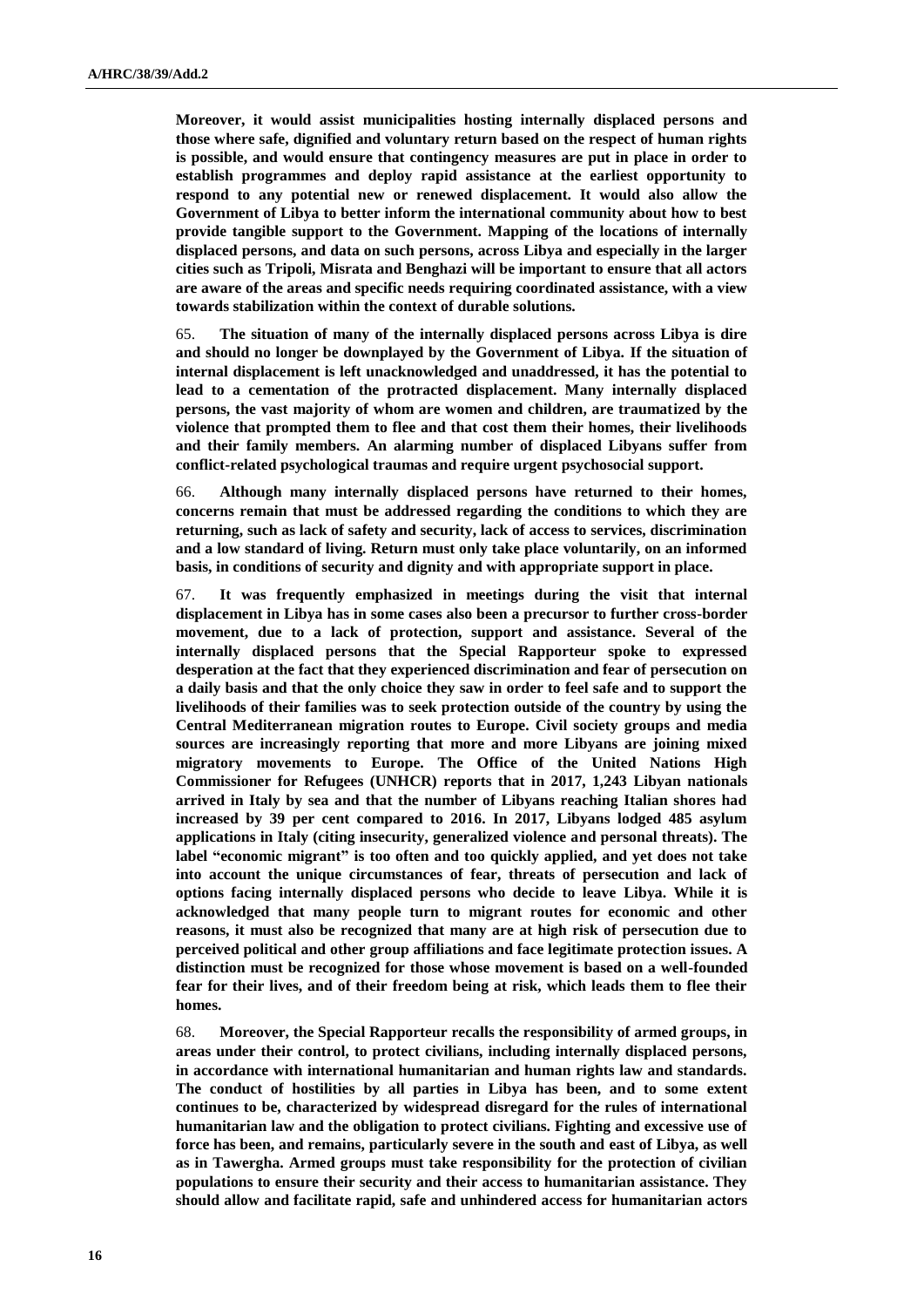**to conduct their work in line with the four core humanitarian principles (namely humanity, neutrality, impartiality and independence) and ensure freedom of movement for the entire Libyan population.**

#### **B. Recommendations**

69. **The Special Rapporteur makes the following recommendations to the Government of Libya:**

#### **1. Institutional and policy frameworks**

(a) **Prioritize the creation of a national road map to establish a common strategy, and help guide and ensure a coordinated response for appropriate and effective responses to internal displacement. The road map should be formulated in accordance with the Guiding Principles on Internal Displacement, and be implemented across all relevant ministries and in cooperation with United Nations and other national and international partners;**

(b) **Ensure that the road map clarifies roles and assigns institutional responsibilities, and improves coordination across national, municipal and local actors; this would involve strengthening awareness-raising activities in order to promote knowledge of the road map and to encourage increased communication among officials, ministries, departments, municipal authorities and internally displaced persons;**

(c) **Ensure that the Minister of State for Displaced Persons' Affairs is able to function effectively as an institutional focal point for internal displacement with an appropriate mandate (defined in the road map), an appropriate budget and a secretariat — this should include a review of the role and function of the Minister to increase his or her coordination role; and ensure a systematic approach to addressing situations of internal displacement;**

(d) **Initiate the process of reviewing national legislation in Libya, with the direct support of international actors experienced in legal reviews, to study how national-level policies and existing laws compare to international standards, to the Guiding Principles on Internal Displacement and to the African Union Convention for the Protection and Assistance of Internally Displaced Persons in Africa (the Kampala Convention).** <sup>28</sup> **Such a review may help to remove legal obstacles for internally displaced persons, and to identify gaps and legislation in need of amendment, including the ratification of the Kampala Convention;**

Ensure appropriate budgets to address internal displacement, based on **legal and policy frameworks to implement policy measures and programme responses to the fullest extent, including at the local levels;**

(f) **Publicly acknowledge all groups of internally displaced persons and commit to putting in place measures for the protection of and assistance to all who are affected by internal displacement.** 

#### **2. Critical humanitarian and human rights responses**

(a) **Support joint efforts with humanitarian and development partners to implement a displacement profiling exercise in Libya in order to build a comprehensive picture of the internal displacement situation and identify trends, patterns and risk profiles, and to understand the location, needs, protection concerns and future preferences of internally displaced persons in comparison with the needs of the host communities;**

<sup>&</sup>lt;sup>28</sup> During the mission, the Minister of Justice requested that such an assessment and comparison study be conducted, specifically in relation to transitional justice.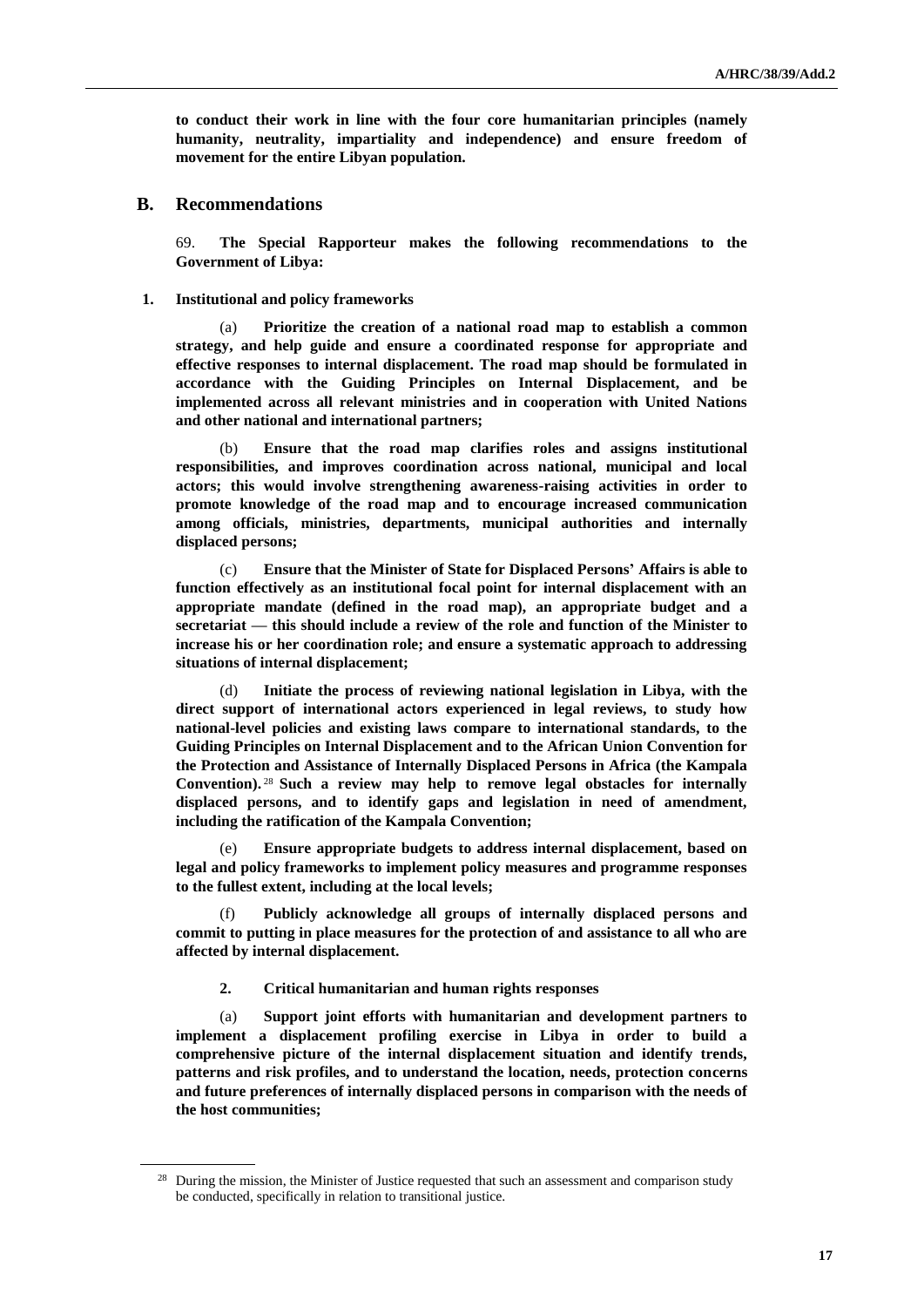(b) **Actively support the United Nations and other humanitarian and development actors, including non-governmental organizations, so that they can gain access to all locations and internally displaced populations, as security allows. Bureaucratic and other restrictions on full and rapid access to internally displaced persons are a major impediment to their work and effectiveness and should be lifted; and the Special Rapporteur urges increased positive facilitation by the Government of Libya with regard to the issuance of visas for humanitarian staff;** 

(c) **Ensure that all essential civil documentation required in order to gain access to assistance and services, and to register to vote for elections, can be issued in places of displacement, with no undue cost or administrative or other barriers; and that there is access to banks and financial services in places of displacement;**

Ensure that the prohibition of arbitrary forced evictions of internally **displaced persons is respected by all actors;**

(e) **Take into account the situation and needs of host families and communities that provide vital support and assistance to internally displaced persons in order to ensure that assistance reaches the host communities as necessary, and to prevent, to the fullest extent possible, tensions from emerging between the displaced communities and the host communities;**

(f) **Put in place appropriate mechanisms to reach internally displaced persons living in urban settings who may lack information, essential service provision and urgent protection;**

(g) **As all internally displaced persons must be treated equally, including with regard to their access to safety and assistance, on the basis of their rights, needs and situations and without discrimination on the grounds of their ethnic identity, their perceived political or group affiliations, their place of origin or any other factor, the Government should put in place policies that protect internally displaced persons, as opposed to treating them as a potential threat based on perceived terrorist group affiliations;**

(h) **Establish consultative and participatory mechanisms and forums to ensure that internally displaced persons, including women and other vulnerable groups, are fully involved in decisions affecting them;**

(i) **While legitimate security concerns require responses, these must be temporary, have a legal basis and be non-discriminatory in accordance with international humanitarian and human rights law. Internally displaced persons must not be subjected to arbitrary arrests, detention or other violations of their human rights, and ill-treatment of those detained is unacceptable. Any arrests must have legal justification and follow due process in accordance with international standards;**

(j) **Take all steps necessary to protect women, including vulnerable displaced women, from all forms of violation of their human rights. Strengthen prevention and response measures on violence against women and girls and prosecute those responsible for violations; give roles to women in camp management; ensure that water collection and bathing facilities are safe; and put in place rigorous protection monitoring systems and complaint and feedback mechanisms;** 

(k) **Support the expansion of human rights and civilian protection monitoring mechanisms, with a view to facilitating and supporting independent and transparent investigations into possible violations of international humanitarian and human rights law committed by armed groups and any other actors accused of crimes; and establish measures leading to an effective transitional justice process for victims and a peacebuilding process, ensuring that internally displaced persons are fully involved in such initiatives and that they are carried out in strict accordance with international standards;**

Enhance protection and support, including but not limited to medical **and psychosocial support, to displaced victims of torture and displaced children, particularly traumatized children and those who have been forcibly recruited by**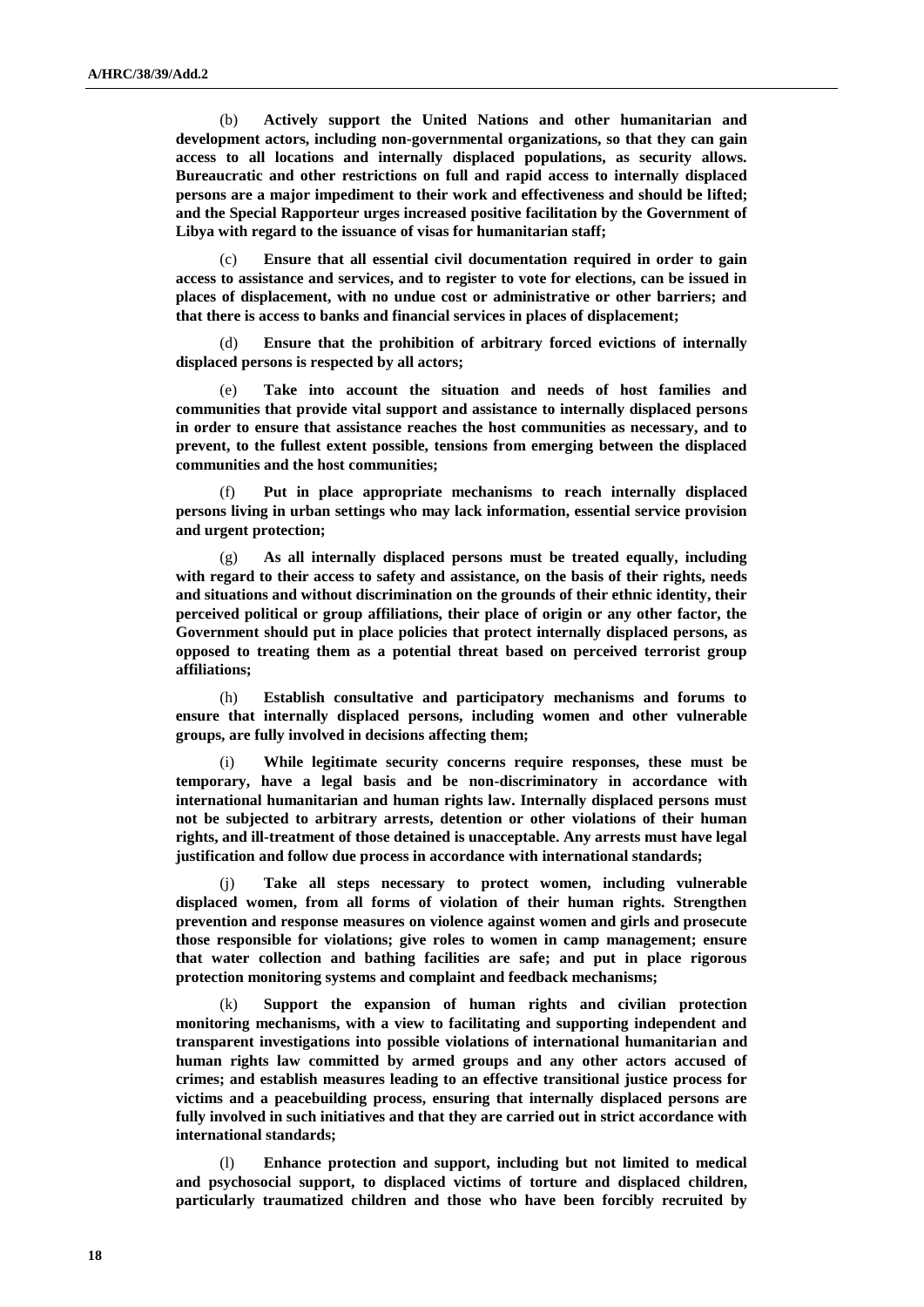**armed groups, and refrain from any unjustified detention of children and from detaining children in adult facilities;**

(m) **As education must be considered as a high priority for internally displaced children, take all steps necessary to provide functioning education facilities at all levels and in safe and accessible locations;**

(n) **Ensure the systematic and disaggregated collection of information on missing and deceased persons, including the development of a database, in order to open cases with a view to identifying the whereabouts of missing family members, including children.**

**3. Durable solutions**

(a) **All measures necessary should be taken to ensure that all durable solution options are available to internally displaced persons, including voluntary return in safety and dignity, local integration or settlement elsewhere in the country. This should be a free and informed decision made by the internally displaced persons themselves;** 

(b) **Ensure that any return of internally displaced persons to their places of origin takes place voluntarily, with information provided on the conditions in the intended place of return, and is carried out in conditions of security and dignity, and with services in place such as education and health care. Community-based interventions to improve livelihood opportunities should be supported, and the Government of Libya has a responsibility to assist with housing and with the recovery and restitution of property. Community reconciliation and social cohesion projects should be established where necessary. This may require trained units, police and other public officials, in order to avoid problems and tensions emerging;**

(c) **The Special Rapporteur considers that further joint efforts are still necessary to overcome obstacles to durable solutions, and calls upon all parties to approach durable solutions from a humanitarian and development perspective and to take concrete actions towards improving resilience and recovery strategies. Particular attention should be paid to internally displaced persons with specific needs, such as women, children, older persons, and persons with disabilities;** 

(d) **Many thousands of internally displaced persons are living in territories controlled by armed groups or by self-proclaimed authorities, with little or no access to humanitarian assistance. Despite the security issues, it is nevertheless imperative to take measures to improve regular and consistent outreach and access by humanitarian actors, with appropriate security in place, including in areas not held by the Government of Libya;**

(e) **Armed groups must take responsibility for the protection of civilian populations, including internally displaced persons, who fall under their authority, and take all measures to ensure their security and that humanitarian assistance is provided to the fullest extent possible.**<sup>29</sup> **Armed groups must allow and facilitate the rapid, safe and unimpeded access of humanitarian workers and ensure the freedom of movement of the civilian population.**

70. **The Special Rapporteur makes the following recommendations to the United Nations, the international community and donors:**

(a) **Ensure that assistance and protection for internally displaced persons in Libya is a high priority on the international agenda. The capacity of the Government of Libya to meet the needs of such persons is limited, and United Nations agencies and civil society are constrained by a lack of international support and resources to deal with the situation and by the lack of a comprehensive response strategy on internal displacement. While Libya is considered an upper middle-income country with vast oil resources, the cost of the political conflict, the security conditions and the** 

<sup>&</sup>lt;sup>29</sup> International humanitarian law also applies to non-State armed groups.